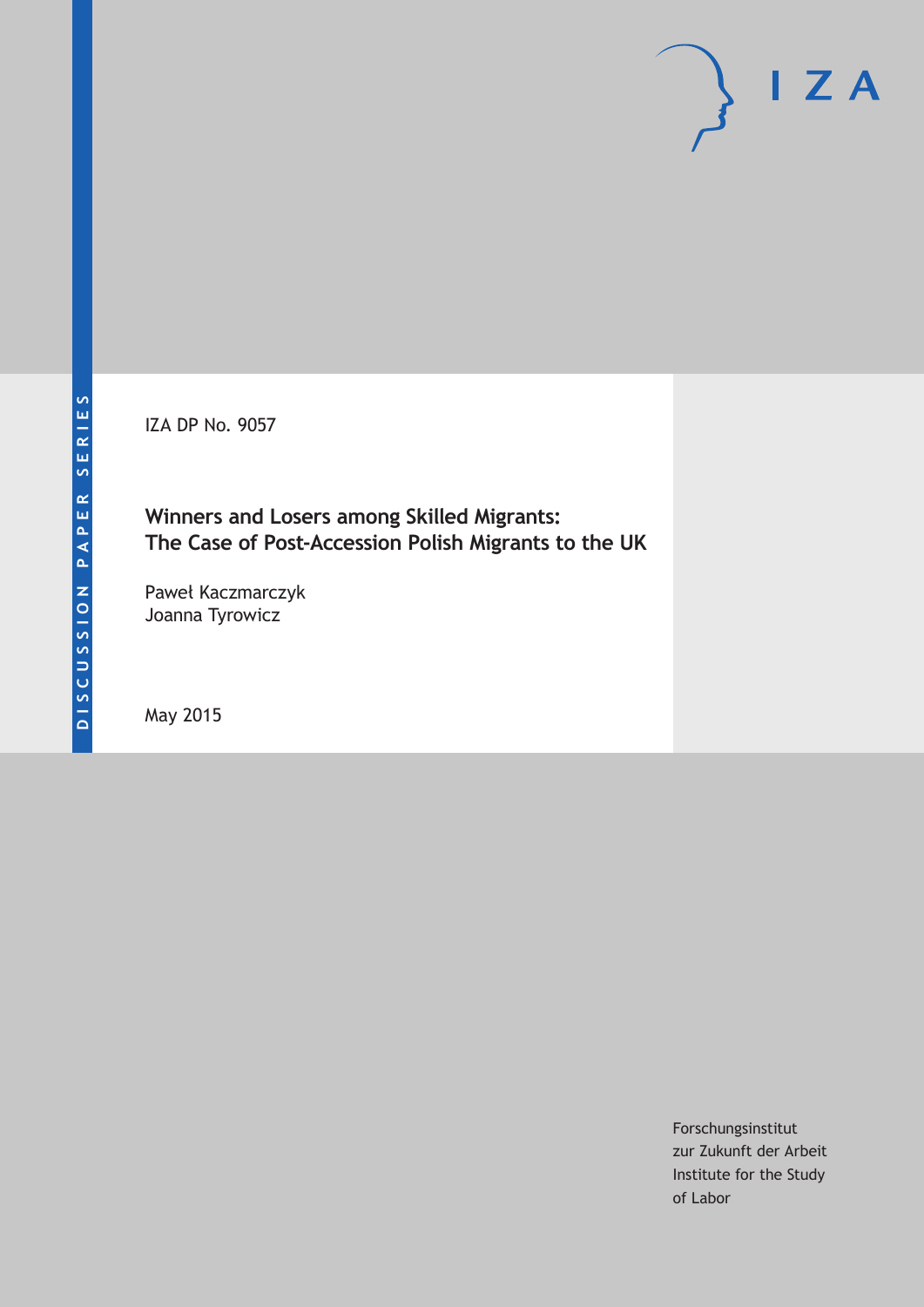# **Winners and Losers among Skilled Migrants: The Case of Post-Accession Polish Migrants to the UK**

## **Paweł Kaczmarczyk**

*University of Warsaw and IZA*

### **Joanna Tyrowicz**

*University of Warsaw and National Bank of Poland*

### Discussion Paper No. 9057 May 2015

IZA

P.O. Box 7240 53072 Bonn Germany

Phone: +49-228-3894-0 Fax: +49-228-3894-180 E-mail: iza@iza.org

Any opinions expressed here are those of the author(s) and not those of IZA. Research published in this series may include views on policy, but the institute itself takes no institutional policy positions. The IZA research network is committed to the IZA Guiding Principles of Research Integrity.

The Institute for the Study of Labor (IZA) in Bonn is a local and virtual international research center and a place of communication between science, politics and business. IZA is an independent nonprofit organization supported by Deutsche Post Foundation. The center is associated with the University of Bonn and offers a stimulating research environment through its international network, workshops and conferences, data service, project support, research visits and doctoral program. IZA engages in (i) original and internationally competitive research in all fields of labor economics, (ii) development of policy concepts, and (iii) dissemination of research results and concepts to the interested public.

IZA Discussion Papers often represent preliminary work and are circulated to encourage discussion. Citation of such a paper should account for its provisional character. A revised version may be available directly from the author.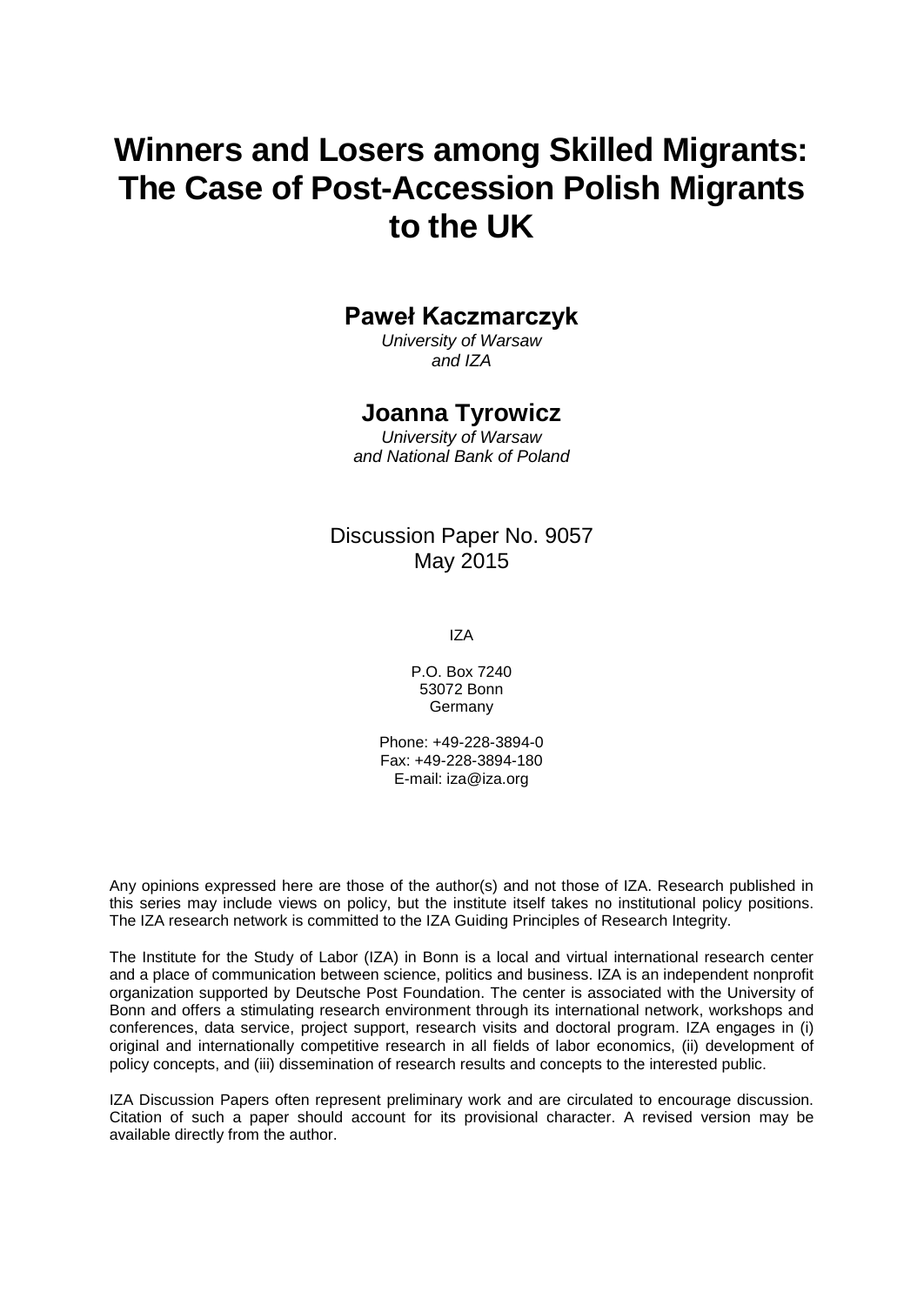IZA Discussion Paper No. 9042 May 2015

## **ABSTRACT**

## **Winners and Losers among Skilled Migrants: The Case of Post-Accession Polish Migrants to the UK**

We test if migration leads to increased wages. We take the example of Polish migrants to the United Kingdom and focus on the mobility of well educated Poles. We offer insights into absolute and relative change in wages of the migrants, utilizing the data from the UK and Polish labor force surveys. We find that while overall the returns to migration are low, they are negligible or even insignificant for the highly skilled migrants from Poland to the UK. These results hold for both absolute and relative measures.

JEL Classification: J24, J31, J61

Keywords: mobility of the highly educated, return to human capital, relative deprivation, Propensity Score Matching

Corresponding author:

Paweł Kaczmarczyk Centre of Migration Research University of Warsaw ul. Banacha 2b 02-097 Warsaw Poland E-mail: [p.kaczmarczyk@uw.edu.pl](mailto:p.kaczmarczyk@uw.edu.pl)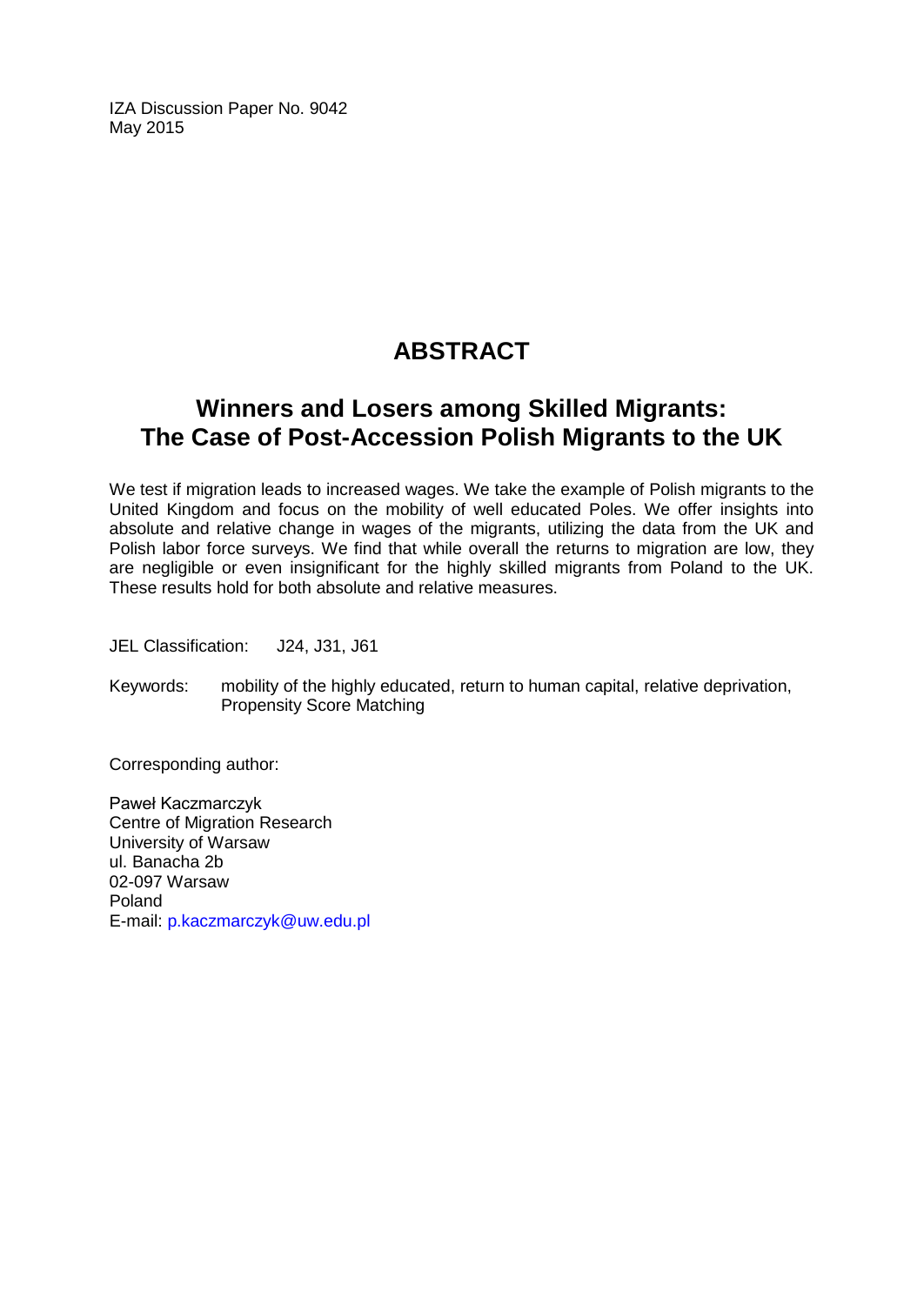#### **I. Introduction**

 $\overline{a}$ 

The UE accession by ten countries from Central and Eastern European marked intensified international mobility from those countries to the UK. Increase in scale was accompanied by a change in the characteristics and destination markets of the new migrants, which is commonly assessed as spectacular social and economic phenomenon. Unless forced by natural disasters or conflicts, according to theoretical frameworks labor mobility is driven by expected wage gains. However, this theory poorly explains why the post-accession CEECs migrants flew to the UK rather than other EU15 countries – wages in the UK were higher than in CEECs on average, but they would also be higher in Sweden or France which too opened their labor markets to CEECs citizens.

While wages may be the key driving factor (*neoclassical macro approach to migration*), *human capital approach* claims that – especially skilled – migrants may find it indispensable to seek employment outside home country in order to fully reach the potential, develop further human capital etc. (Sjaastad 1962). This theory of international mobility suggests that migrants tend to choose destination countries instrumental to specific professions they want to pursue rather than the overall wage gap (to maximize returns in the long run).

Both approaches suggest that migrants from CEECs to the UK should observe higher wages and/or higher returns to human capital than they would have achieved without international mobility. It is our objective in this paper to put these predictions into an empirical test. We take the example of Polish migrants as they constitute the largest group of immigrants from CEECs in the UK. Also, UK was the largest receiving EU country in the post-enlarge[m](#page-18-0)ent period. We formulate two research questions. First, we ask if migration of well educated<sup>1</sup> Poles to the UK lead to an improvement in earned income (in absolute and relative terms). Second, we inquire if migration helps to increase returns to human capital in the case of well educated Poles. We hope to contribute to the literature in two ways. First, we propose a fairly novel way to address the problem of self-selection in analysing economic migration. Second, we provide an empirical assessment of the income position of Polish migrants in the UK relative to the stayers in Poland and to the other participants of the British labor market.

We utilize detailed data on Polish migrants available in the UK Labor Force Survey. The counterfactual distribution of wages is constructed in two ways. First, we utilize Polish Labor Force Survey from the analogous periods and employ propensity score matching to reduce the self-selection bias. We analyse both absolute and relative incomes, using also a variety of relative deprivation measures. Second, we employ parametric methods to evaluate the returns to human capital. We analyse well educated Polish migrants against the natives and other migrant groups to assess the wage premium for a given group.

We find that overall the returns to migration are low, they are negligible or even insignificant for the highly skilled migrants from Poland to the UK. These results are true for both absolute and relative measures. Notwithstanding, educated Poles are relatively well off when compared to uneducated migrants from the A8 countries to the UK. These results suggest that the importance of both absolute as well as relative wage argument does not seem to be the main

<span id="page-3-0"></span><sup>&</sup>lt;sup>1</sup> We will use terms: well educated, well skilled and high skilled interchangeably when referring to people with tertiary education. Note, however, that there is an extensive scientific debate on the very meaning of skills and education in studies on migration decision making (see e.g. Ackers and Gill 2008).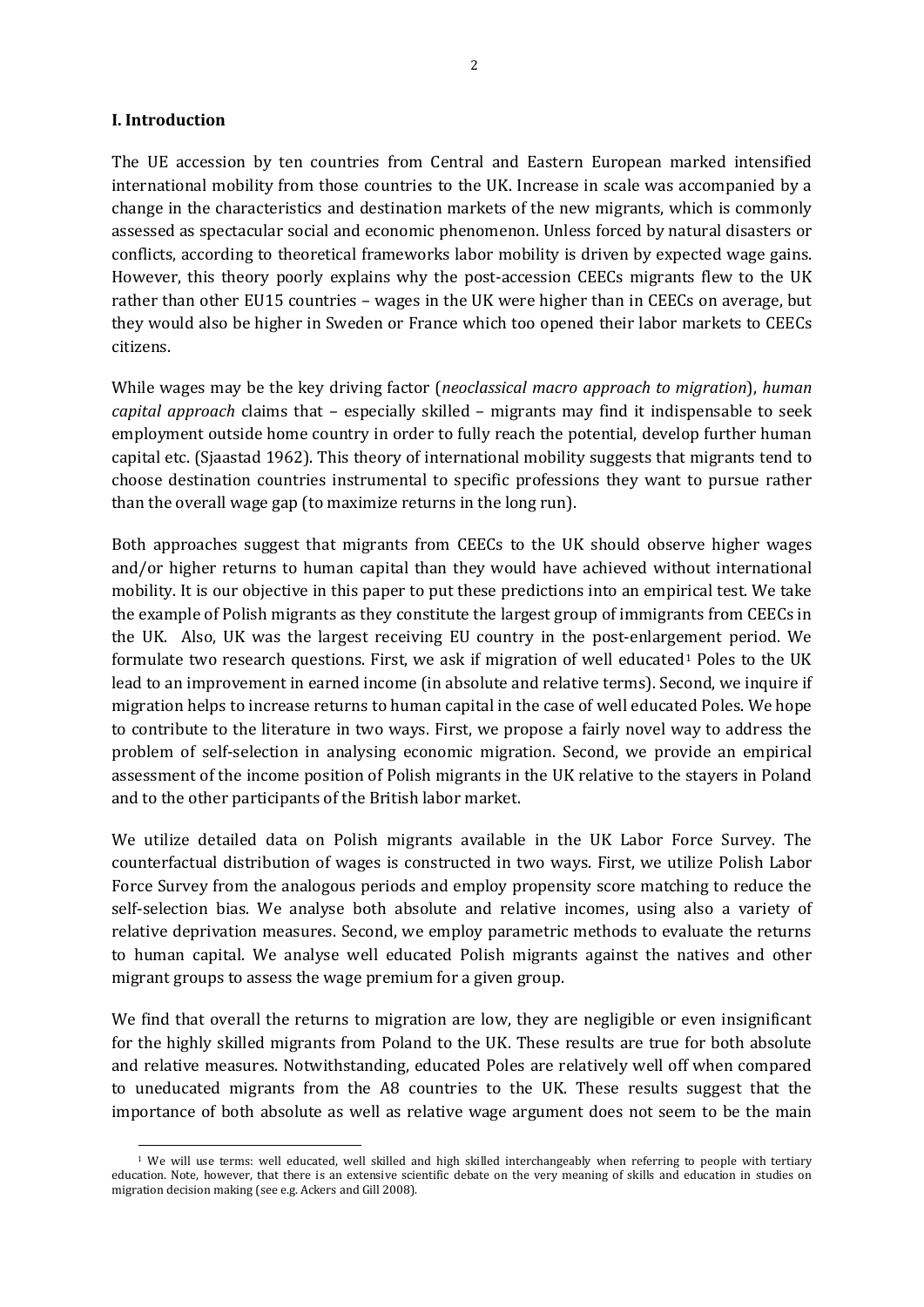driver of these particular migration flows. Decision to migrate may be conditional also on the opportunities posed by the relevant labor markets, which are not quantifiable if we go beyond such indicators as unemployment. Also social and cultural aspects may play an important role. Thus, decisions to migrate are far more complex than foreseen by neoclassical economic migration theories.

The paper is structured as follows. The next section – motivation part – attempts to provide necessary background information for the analysis presented further: brief description of the main trends and characteristics of the post-enlargement from Poland and theoretical and literature survey (including both literature on causes of migration as well as on immigrants' position on the receiving labor market). Third section discusses the empirical strategy applied and data used. In the fourth section we present the results. Policy recommendations emerging from this study are discussed in the concluding section.

#### **II. Background and motivation**

Poland is a an emigration country with over century long tradition of outward mobility, including transcontinental migration to the United States, massive labor migration to the Western European countries and several flows of politically motivated movers (Jaźwińska and Okólski 2001; Kaczmarczyk 2005; Stola 2010). However, even considering previous massive waves of migration, accession into the European Union was a turning point regarding trends in migration from Poland as well as from other accession countries. From the perspective of the EU15 the 2004 enlargement was unprecedented for a few reasons, including much higher differences in income/wage levels that in case of previous accession rounds and the fact that set of accessing countries complied transition economies. Those factors explain relatively high expectations concerning future migration flows from the A8 countries (Kaczmarczyk 2013).

In the case of the UK, the relatively higher propensity to migrate from Poland was combined with a relatively high absorption capacity in the destination labor market. In addition, structural problems in sending labor market further fueled the migration flows, making it fairly unprecedented (see Kaczmarczyk 20011; Grabowska and Okolski 2009; Okólski and Salt 2014).

#### *1. Polish post-enlargement migration to the UK*

The number of permanent residents of Poland staying temporarily abroad – referred to as temporary migrants – increased from around 1 million in 2004 to over 2.3 million in 2007 (6.6 percent of the total population). Since then the stock of migrants has decreased slightly (mostly due to the economic crisis in the destination countries) but still remains as high as 2.2 million people in the end of 2013 (GUS 2014).

In addition to the scale, also the structural features of the migration flows were phenomenal. First, there was an important shift in destination countries observed. Germany – the most important target country in the pre-accession period – lost its top position (hosted less than 25 percent of Polish migrants in 2008) and at the same time both Anglosaxon countries experienced a spectacular inflow from Poland: the stock of migrants staying in the UK rose from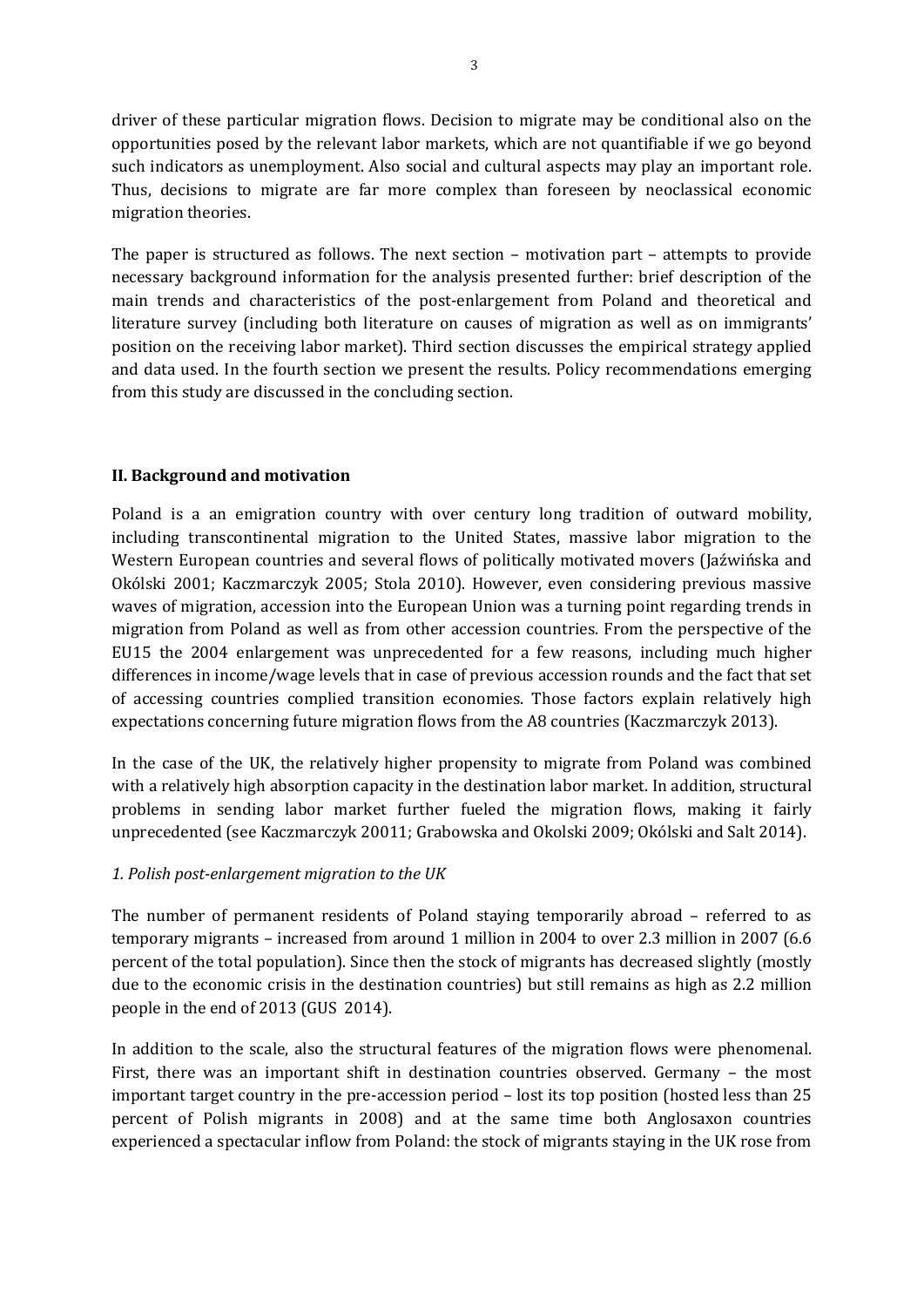24,000 in 2002 to almost 700,000 in 2008[2](#page-3-0) (GUS 2014), for an analysis of these flows see Kaczmarczyk 2011; Kaczmarczyk and Okólski 2008; Okólski and Salt 2014.

Second, one of the most specific features of recent migration from Poland is the predominance of orientation on work. An overwhelming majority of Polish migrants (over 90 percent) take up employment while staying abroad (Kaczmarczyk 2011).

Third, post-accession migration flows from Poland are highly selective in terms of structural characteristics. Recent Polish migrants are significantly younger than it was noted in case of previous cohorts and much better educated than in previous decades with almost 20 percent of persons holding a university degree, see: Grabowska and Okólski 2009; Kaczmarczyk and Okólski 2008; Kaczmarczyk 2011. This feature raises the question of impacts of migration on the human capital formation (brain drain / gain debate) but also on the position of immigrants in the host country and returns to education.

#### *2. Theoretical foundations and empirical survey*

While looking at the importance of returns to education in migration decision making this paper refers to two important strands in migration and labor market literature. The first one assesses absolute and relative wage differentials as possible drivers of migration. The second one explores the labor market position of immigrants on the receiving labor market ant its determinants (including returns to education).

### *2.1. Wage differentials and propensity to migrate*

Wage differentials are traditionally considered as (one of) the most important factors responsible for both internal and international mobility. Understanding and explanation of this relationship however strongly depends on a set of assumptions taken and varies across scientific approaches. Within the Hecksher-Ohlin-Samuelson framework (Mundel 1957; Samuelson 1948) migration plays instrumental role only – mobile agents are assumed to respond to wage differentials and migration itself leads to equalization of wages (*neoclassical macro approach*). Similalry, Harris and Todaro (1970) view migration as a function of wage differentials (but assessed rather in expected terms, i.e. including level of unemployment as a proxy of employment probability). Wage differentials are also integral part of all microeconomic approaches to migration where migration decision is clearly driven by net present value of (expected) wage or income differentials (Fischer, Martin and Straubhaar 1997). Importantly, the neoclassical microeconomic approach to migration assumes that would-be migrants compare returns to their skills/education available to obtain in target countries under consideration and make the migration decision accordingly. Thus migration is an investment decision aimed to increase productivity of one's labor (*human capital approach* – Sjaastad 1962). Similarly, wage differentials and differences in return to human capital are expected to affect migration selectivity patterns (Borjas 1987).

<span id="page-5-0"></span>Those approaches considering differences in absolute wages only (on micro or macro level) as a decisive factor influencing migration have been seriously challenged by scholars arguing that relative income measures are as important in migration decision making as the absolute ones. Relative deprivation approach proposed by Stark (1984), Stark and Bloom (1985) and

 $\overline{a}$ <sup>2</sup> In case of Ireland the increase was even higher - from 2,000 to 200,000.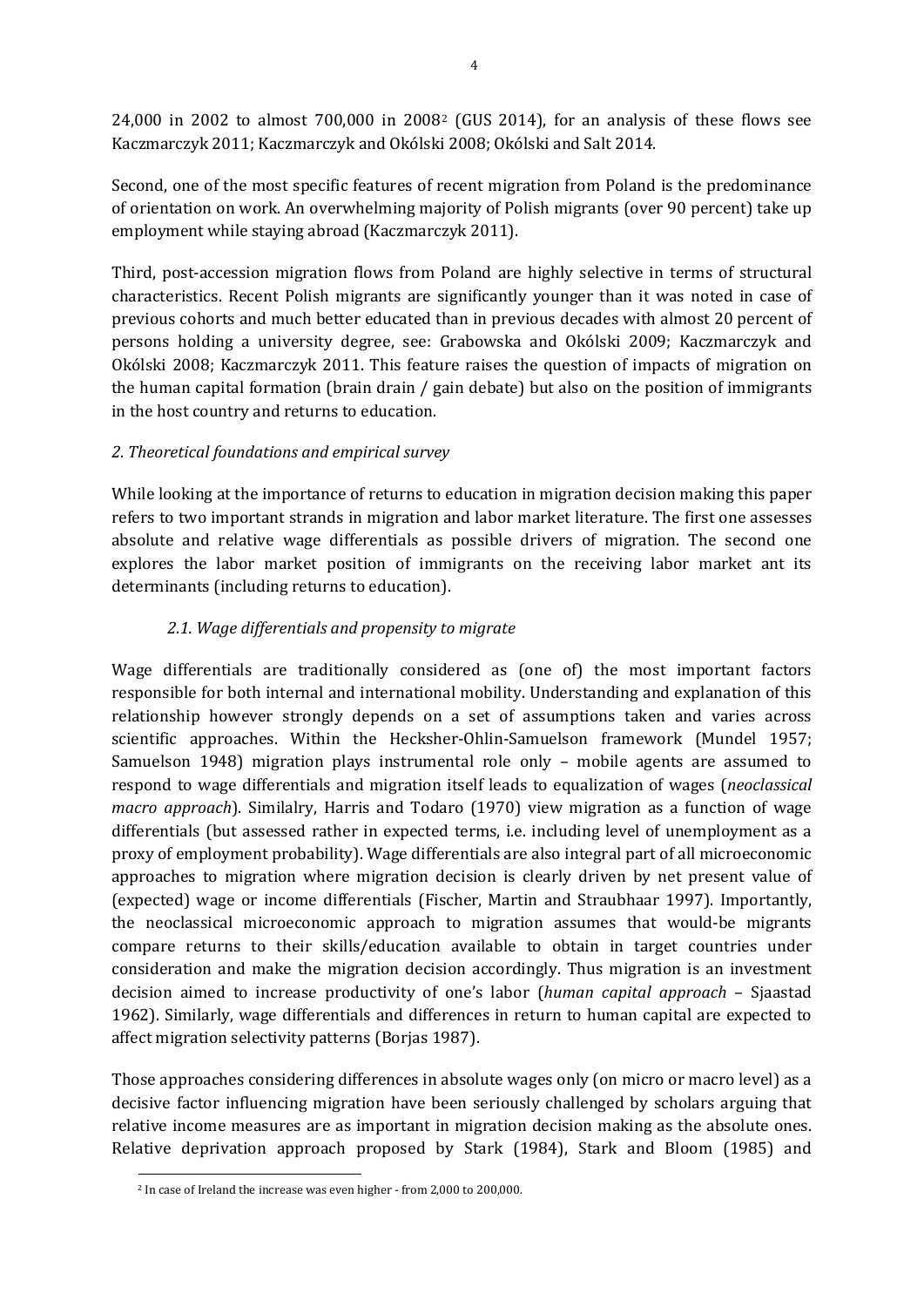developed further by Stark and Yitzhaki (1988) and Stark and Wang (2000) is based on a general observation saying that one's comparison of his/her income with the incomes of other members of particular reference group (to be determined) may result in a feeling of relative deprivation and thus become source of negative utility. Accordingly, Stark and others suggest to include the relative deprivation as one of important "push factors" in migration analysis. The general prediction is that, holding all other variables constant, a non satisfactory or deteriorating relative position within a reference group will result in migration decision and that expected outcome of this decision is change in one's relative income position (decrease in relative deprivation).

From the theoretical literature on causes of migration it follows that, generally, both absolute as well as relative wages/incomes are important explanatory factors for migration decision. Absolute wage differentials are commonly included in most of the empirical models of migration and it was proven that they act as significant pro-migratory factors (Hatton and Williamson 2002; Carletto *et al.* 2004; Quinn 2006). The number of empirical studies dealing with the relative deprivation approach is far more limited and results in this matter are hardly unambiguous. Stark and Taylor (1989) provide empirical evidence that those Mexican households who were classified as being relative deprived (in income terms, village treated as reference group) had higher propensity to move to the United States. Stark and Taylor (1991a, 1991b) include relative deprivation variables (based on income only) into migration models but suggest to treat them as an additional factor (i.e. not replacement for absolute wage differentials) responsible for migration dynamics. Based on the Mexican data they conclude that relative deprivation had significant and positive impact on migration to the US but not on patterns of internal mobility (when controlled for absolute income). Queen (2006) utilizes the cross-sectional data taken from the Mexican Migration Project and constructs several measures of relative deprivation (income deprivation, land deprivation and housing size deprivation). He argues that relative deprivation impacted positively internal migration decision but not international migration from Mexico. Additionally, he suggests to refer to variables based rather on wealth and not current income. Won (2012) provides some support for the relative deprivation hypothesis in case of migration decisions of Vietnamese (2004-2006) but interestingly it is significant in case of long-term migration only.

With reference to the Polish migration absolute wage differentials are not very useful in explaining the scale and structure of migration (Kaczmarczyk 2005; Strzelecki and Wyszynski 2011). In both cases other labor market related variables – primarily unemployment rates – are considered as more explicit explanatory factors. Based on data collected in several Polish regions in late 1990s Kaczmarczyk (2005) proves adequacy of the relative deprivation approach for modeling of migration decisions on the household level.

#### *2.2. Labor market position of immigrants at destination and its determinants*

One of the aims of this paper is to test what are returns to skills of Polish post-2004 migrants to the UK. Thus the second strand of literature we review here analyzes how immigrants fare on the receiving labor market in terms of their wage position and specifically whether they human capital is being paid accordingly.

Considering the very fact that immigrants are relatively more often over-educated for jobs they do perform and earn less than natives (OECD 2007; UNDP 2009) there is a vital theoretical and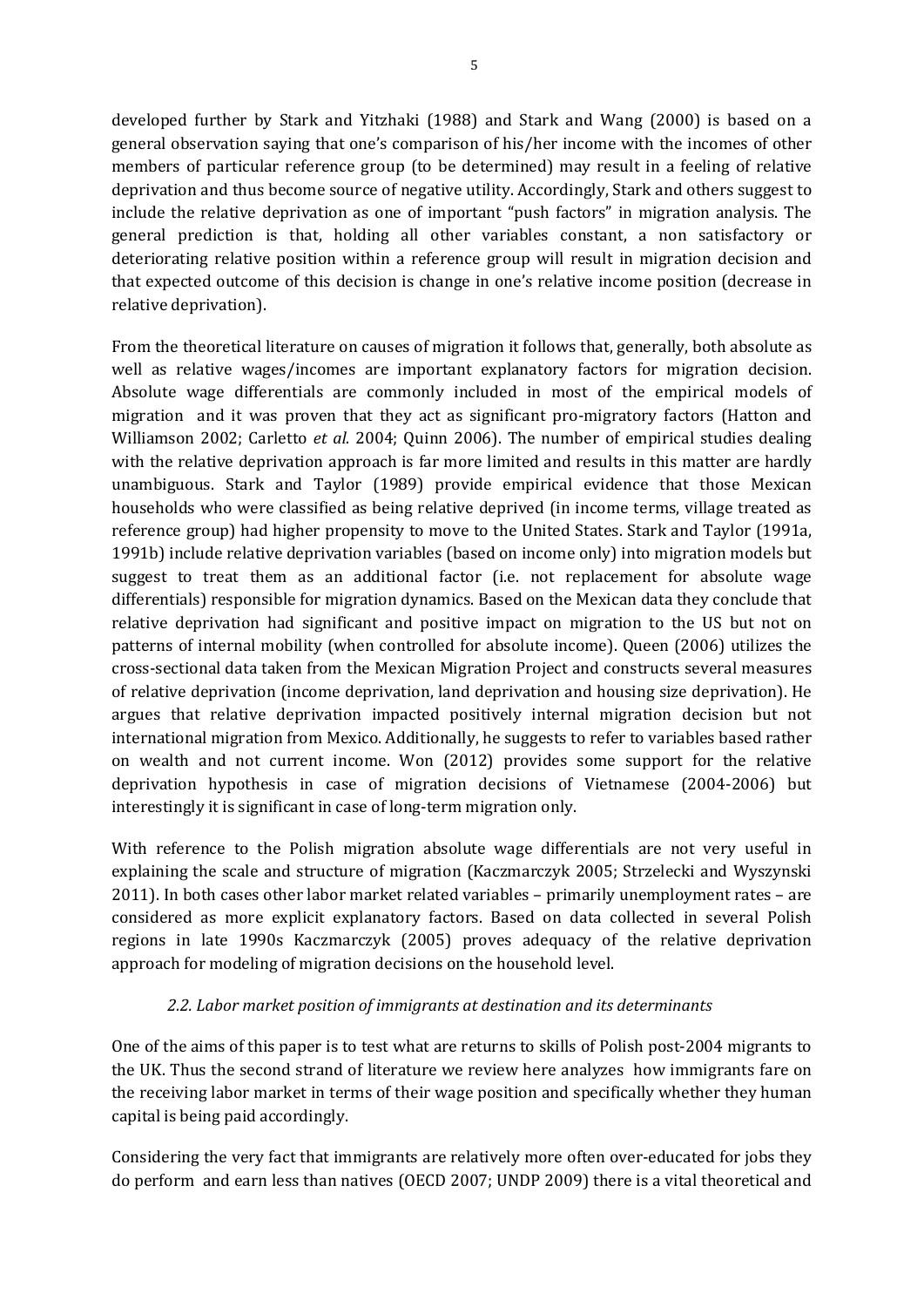empirical debate on that issue. Chiswick (1978) claims that immigrants are expected to earn less than natives as long as they lack location specific human capital (predominantly related to or resulting from language skills). Moreover, immigrants from culturally and socially similar countries are as[su](#page-5-0)med to have lower wages disadvantages then immigrants from culturally distant countries.3 Borjas (1987) proposes an idea of the immigrant market to explain the selfselection patterns and to discuss the assumed wage differentials between natives and newcomers. In series of articles (Borjas 1985, 1987, 1994) he points to structural differences between subsequent cohorts of the US immigrants as responsible for differences in labor market performance (cohort effect). Differences in the overall human capital in a given (sending) country and features of migration policies regarding highly and low skilled are identified as the main factors shaping the 'placement' of migrants at destination by Özden (2006). Recently growing emphasis is being put on the imperfect portability of human capital across countries and educational systems. Friedberg (2000) claims that position of immigrants on a given labor market can be a result of not only their levels of education, experience or training but rather (or as well as) how these characteristics are valued at destination. This observation reflects the proposition by Borjas (1987) and is strengthen by Csedo (2008) who suggests to refer to the transferability of skills*[4](#page-7-0)*.

There is a broad range of papers assessing the determinants of immigrants' wages in a an empirical way both in the North American (Portes and Bach 1980; Rivera-Batiz 1990; McDonald and Worswick 1998; Borjas 1987, 1994; Chiswick and Miller 2002) as well as in the European context (Shields and Wheatley Price 1998; Hansen and Lofstrom 2003). Most of the studies conclude that empirically observed differences in wages do exist and they can be explained by such factors as level of education (in most studies) and type of the educational system (particularly: proximity of the educational systems – Freedberg 2000), job tenure (in most studies but to limited extent only), cohort effect (Borjas 1985; Schafsmaa and Sweetman 2001) and business cycle effect (Barrett and McCarthy 2007; Dustmann, Glitz and Vogel 2010), type of migration (Dustmann 2000; Clark and Drinkwater 2008; Adda et al. 2014) but still there exists a residual gap. This gap can be explained in terms of discriminatory practices (Shields and Wheatley Price 1998; Blackaby et al. 2002; Friedberg 2000) or unobservable characteristics, including language proficiency. The latter factor is commonly presented as one of the most important variables hypothetically shapint the labor market performance of immigrants. In pioneer studies Kossoudji (1988) and Rivera-Batiz (1990) claim that the command of English (reading proficiency in case of Rivera-Batiz paper) is a major factor responsible for wage level of immigrants and that language deficiencies are costly. Shields and Wheatley-Price (1998) suggest that large part of the wage gap between natives and immigrants can be explained by differences in return to human capital depending on the place where it was acquired in (e.g. in the UK or elsewhere). Chiswick and Miller (2002) find that in case of the US immigrants (in late 1980s) English language fluency is among the most important explanatory factors when assessing the determinants of earnings (but also that there is a strong complementarity between language skills and other forms of human capital). Dustmann and Fabbri (2003) prove language proficiency to have a significant and positive impact on the labor market performance, including level of wages. Shields and Wheatley Price (2001) obtain similar results with respect 3 Part of those outcomes is questioned by Bell (1997) who in case of the UK labour market suggests that low level of the

<span id="page-7-1"></span>location specific capital can be compensated by other factors responsible for relatively higher productivity of immigrants (but this was true only in case of selected immigrants' categories).

<span id="page-7-0"></span><sup>4</sup> Based on a qualitative and qualitative study Csedo (2008) concludes that language skills are absolutely critical among the young professionals and highly skilled Hungarian and Polish immigrants in London. She introduces the term *transferability of skills* to emphasize the importance of language proficiency in terms of obtaining position on the labour market relevant to ones skills.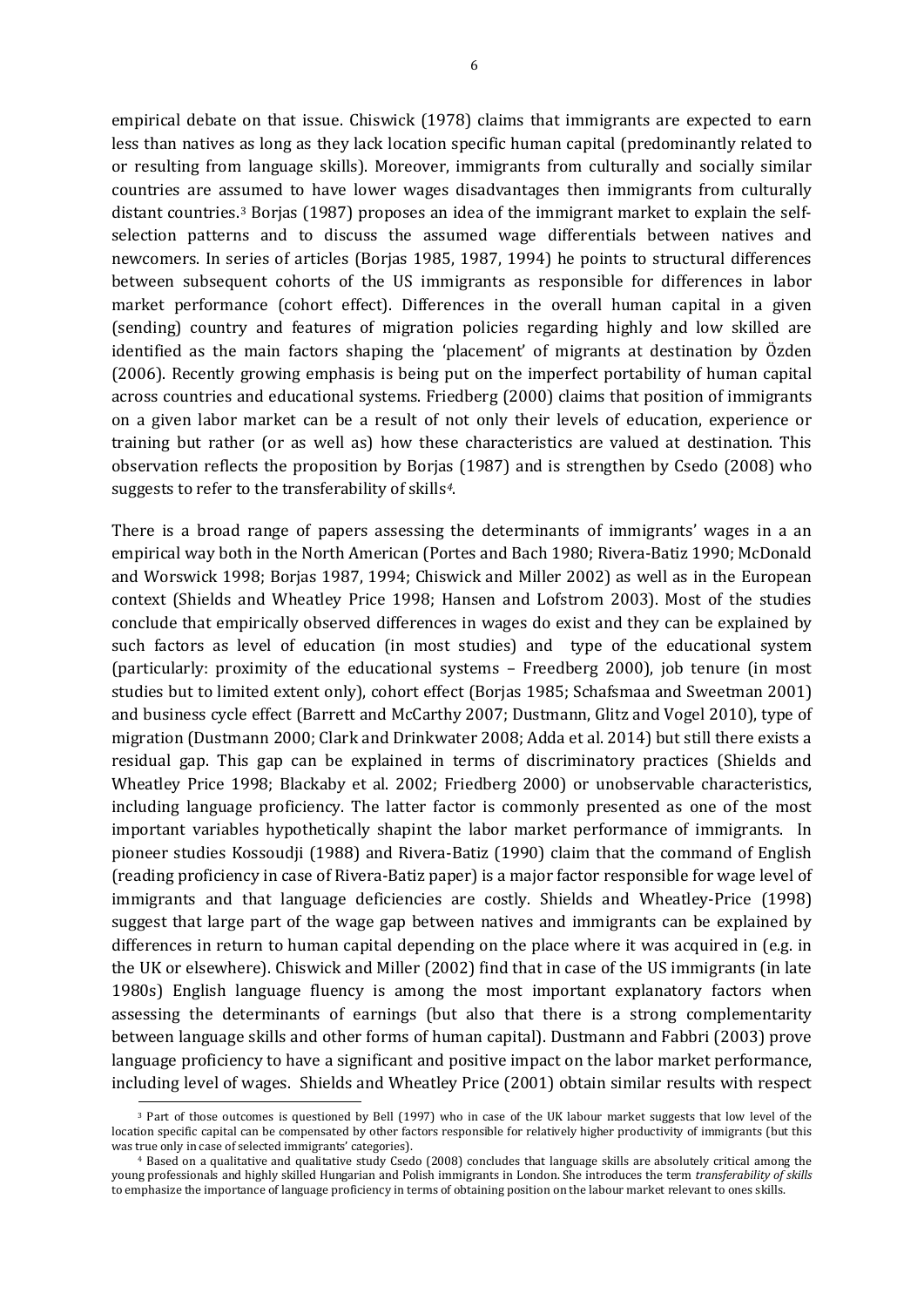to the occupational success on the British labor market. Notwithstanding, outcomes of most of quoted studies depend heavily on the quality of data and particularly self-assessment of the language skills (see also Chiswick and Miller 1995).

Along with the massive migration flows from the A8 countries the number of empirical studies assessing patterns of migration and position of immigrant workers in the UK (and Ireland) grew significantly but relatively few of them address directly the issue of returns to education[5](#page-7-1). Drinkwater, Eade and Garapich (2009) are among the first authors who assess the labor market performance of A8 immigrants in the UK. Based on the UK LFS data they conclude that despite having relatively high levels of education (in fact higher than in case of natives) they managed to find employment mostly in low-paid sectors and generally far below their skills (and earn much less than immigrants from previous cohorts). Additionally, they point to low returns to education observable particularly in case of Polish migrants (but without controlling for selection bias). In more recent paper Clark and Drinkwater (2008) compare the labor market outcomes of A8 immigrants in the UK with native-born. They note significant differences in labor market outcomes between ethnic and migrant groups with a noticeable case of the A8 recent immigrants representing both high levels of skills and very high participation ratios. At the same time however A8 migrants' earnings are very low considering their characteristics. According to authors this wage penalty might reflect the host-country-specific skills whereas A8 immigrants were suffering from serious mismatch in terms of their skills and earnings. Clark and Drinkwater (2009) extend this analysis by including the issue of immigration impacts in case of different ethnic and minority groups. They also note extremely favorable set of sociodemographic characteristics of the new immigrants which was not matched by the labor market position. Notwithstanding there is a discrepancy between educational attainments and wage levels clearly visible and authors attempt to explain it in terms of language skills and migration strategies (temporary migration). In both studies the importance of language skills is emphasized (but not assessed due to data deficiencies).

Barrett (2009) analyzes the position of Ireland as one of the most important receiving countries in the post-accession period. He concludes that the A8 immigrants have very high participation rates and education rates comparable to native workforce. Nevertheless, their earnings are significantly lower than in case of natives and the same holds true in case of their occupational structure (overeducation). Barrett and McCarthy (2007) show that these differences do not disappear when controlling for education and years of work experience. They suggest also that the command of English may be one of the crucial factor to explain the variance in wages across Irish labor market. Dustmann, Frattini and Halls (2010) in a study based on the UK LFS data find that A8 immigrants in the UK are much better educated than natives (32 percent of men and 40 percent of women were classified as highly educated), do have higher participation ratios (95 percent for men and 80 percent for women as corresponding to 83 and 75 for natives respectively), and higher employment rates (90 percent for men and 74 percent for women as compared to 78 and 71 percent for natives). Despite all these features they are able to achieve level of wages considerably lower than in case of natives – for A8 male immigrants the average hourly wage was as high as 6.81 GBP (median – 6.07 GBP) as compared to 11.91 GBP in case of

 $\overline{a}$ 

<span id="page-8-0"></span><sup>&</sup>lt;sup>5</sup> There is a broad range of studies assessing the impacts of migration on the receiving labour market but not necessarily looking at the immigrants themselves (e.g. Barrett, FitzGerald and Nolan (2002) examine the impacts of immigration to Ireland in mid-1990s on earnings inequality and returns to education but in the perspective of the whole labour market; Dustmann, Frattini and Preston (2008) find that the effect of supply shock on the native labour force depend on the position in income distribution but also that immigrants downgrade considerable in country of destination; Card, Dustmann and Preston (2011) look at changes in composition of the receiving population and compositional amenities derived by natives from neighborhoods or workplaces).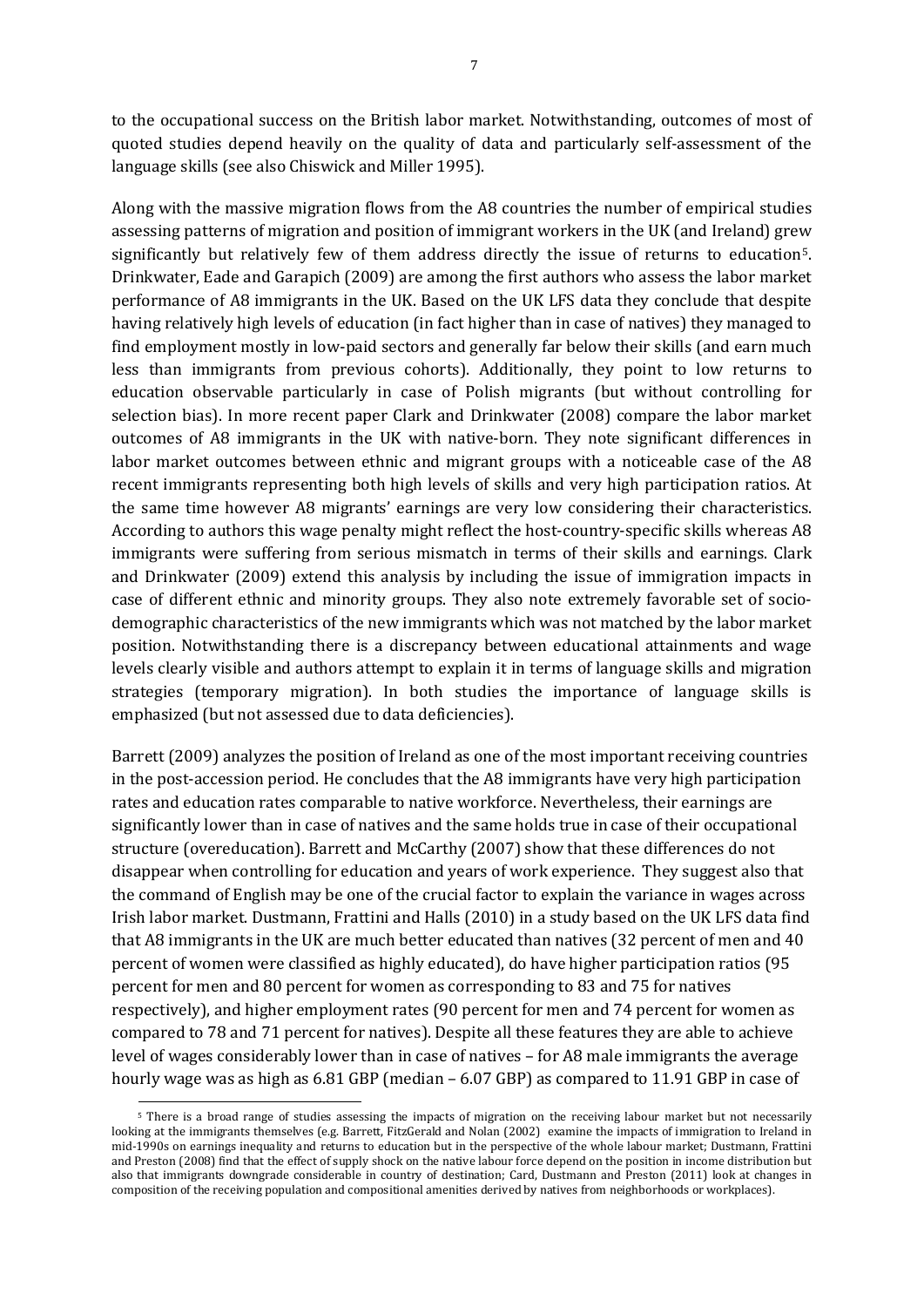natives (median – 9.76 GBP) and additionally, the gap is larger at the top of the wage distribution suggesting considerable brain waste effect<sup>6</sup>.

To sum up, empirical research on recent Polish migration documents significant positive selection with regard to human capital. Nonetheless this selectivity pattern is accompanied by severe over-education and labor market mismatches. None of the above quoted studies considers returns to education both in the sending and receiving country. Thus the main contribution into the literature of our article is the comparison of labor market performance of recent Polish well educated migrants in the UK and their (statistical) counterparts in Poland and discussion of underlying factors.

#### **III. Methods and data**

 $\overline{a}$ 

As discussed in the motivation section, there is extensive evidence – both quantitative and qualitative – that subsequent to arrival in a destination country some of the highly educated migrants from the A8 countries actually are able to acquire jobs concordant with their educational attainments, whereas some are not. On top of this, although full achievement could be unattainable on average, it may actually hold that highly educated migrants are able to earn returns to their human capital even occupying positions that do not require a degree. Given this evidence, our primary objective is to test which of these effects is quantitatively dominant, i.e. whether migrants from the A8 countries are able to achieve higher wages and/or higher returns to human capital than their not mobile counterparts.

Followingly, this study attempts to answer two basic questions. First, we inquire if migration of the well educated Poles migrants to the UK leads to an improvement in terms of their earned income (in absolute and relative measures). Second, we ask if migration to the UK increases returns to human capital in case of this particular migrant group. This section describes in detail the empirical strategy to address these questions, data characteristics as well as some stylized facts that emerge from data prior to a statistical analysis. The original identification comprises of two strategies. In the first one we employ propensity score matching (PSM) to compare the wages of Poles who migrated to the UK to those who remained in Poland. We will thus match Poles in the British LFS to Poles in the Polish LFS. In the second one we try to estimate returns to human capital, conditional on potential frictions in the hosting labor market. We discuss these two strategies below. In the final subsection we carefully describe the available data.

#### *1. Propensity score matching to identify the causal effect of migration on the earnings of migrants*

Propensity score matching is typically applied to estimate causal treatment effects, e.g. the effectiveness of labor market policies, pharmaceutical research, profitability of particular marketing solutions or the effect of institutions on economic development[7.](#page-9-0) The critical element in propensity score matching lies in the conditional independence assumption construct. In other words, for the reliability of the results it is important that the selection is solely based on observed characteristics and that all variables that influence migration behavior and potential

<sup>6</sup> They note however that the wage growth in case of immigrants is much higher than in case of natives over the period 2004- 2008.

<span id="page-9-0"></span><sup>7</sup> Caliendo and Kopeinig (2008) discuss in detail recent development as well as guide through the process of adequate construct of this approach.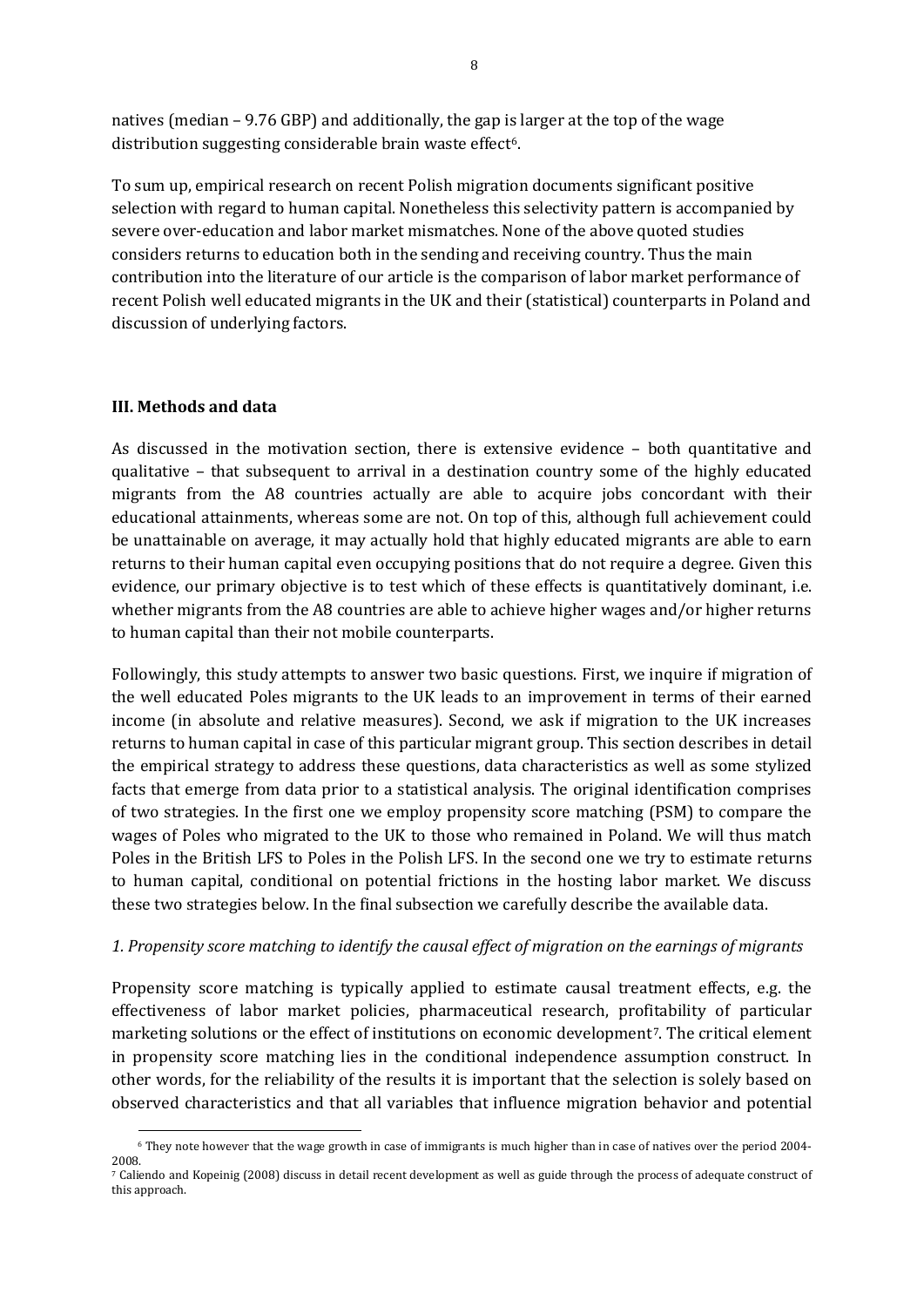earnings are simultaneously observed. In practice it implies that there should be no other sources of systematic (i) selection and (ii) outcome.

Migrations are both highly selective and likely to be driven by unobservable characteristics. Whereas the former phenomenon may be accounted for statistically, the latter requires instrumenting or some other idenfitication strategy to eliminate the endogeneity bias. Given these two confounding components, we employ PSM as a device to reweight the observations on observable characteristics, thus accounting for selectivity. We do not claim that this identification has *causal* interpretation in terms of expectations of migrants and stayers *prior* to making the decision about location of work. What we do claim, though, that given these decisions and after satisfying the balancing properties, PMS yields a reliable comparison of wages between the stayers and the migrants.

With propensity score matching, the quality of estimation depends much on the data availability. In the case of this study, the pool for matching (the size of the control sample in the relation to the size of the analysed sample) is relatively large, so there is no need for k-nearest neighbors matching, nor for sampling with or without replacement. We thus apply kernel estimates of propensity scores with the nearest neighbour matching, following Heckman *et al*. (1998). Additional robustness is provided *via* local linear regression matching. Alternatively, we could have used the over-sampling technique. However, the choice of the over sampling magnitude is always arbitrary, while 40-fold over sampling (as feasible in our sample) does not differ from the kernel approach in terms of statistical quality.

The choice of matching and comparison variables is still in question, though. We discuss this in detail below.

#### Matching variables choice under PSM

Unequivocally demographic variables like age, gender, as well as an educational attainment and marital status should serve to match migrants to stayers. Occupation and industry indicators, though, are much more doubtful, since migrants frequently undertake the so-called secondary jobs (Piore 1980; Borjas 1987, 1994). This implies they may be willing to (or having to – due to structural conditions on the host labor market) work in occupations and industries different from the ones they would have held if remained in their home country. Having this in mind we decided not to match Polish migrants in the UK to the stayers on occupation or industry.

Migration concerns predominantly younger people, which implies that job tenures may actually may be an important determinant of compensations. The datasets out our disposal allow us to account for that phenomenon. Both British and Polish LFS dispose of information about general tenure as well as tenure with the current employer and we use these variables for matching.

This choice is quite important from the interpretational perspective. First, if we choose not to match on occupation/industry, we implicitly assume that people may be actually willing to hold whatever jobs, as long as they pay a satisfying wage<sup>[8](#page-9-0)</sup>. This is not necessarily the case for all

<span id="page-10-0"></span> $\overline{a}$ <sup>8</sup> This approach would be particularly well taken in case of temporary migrants who often treat their stay abroad in an instrumental way only, i.e as a means to improve their position in pecuniary terms and not to change their social status.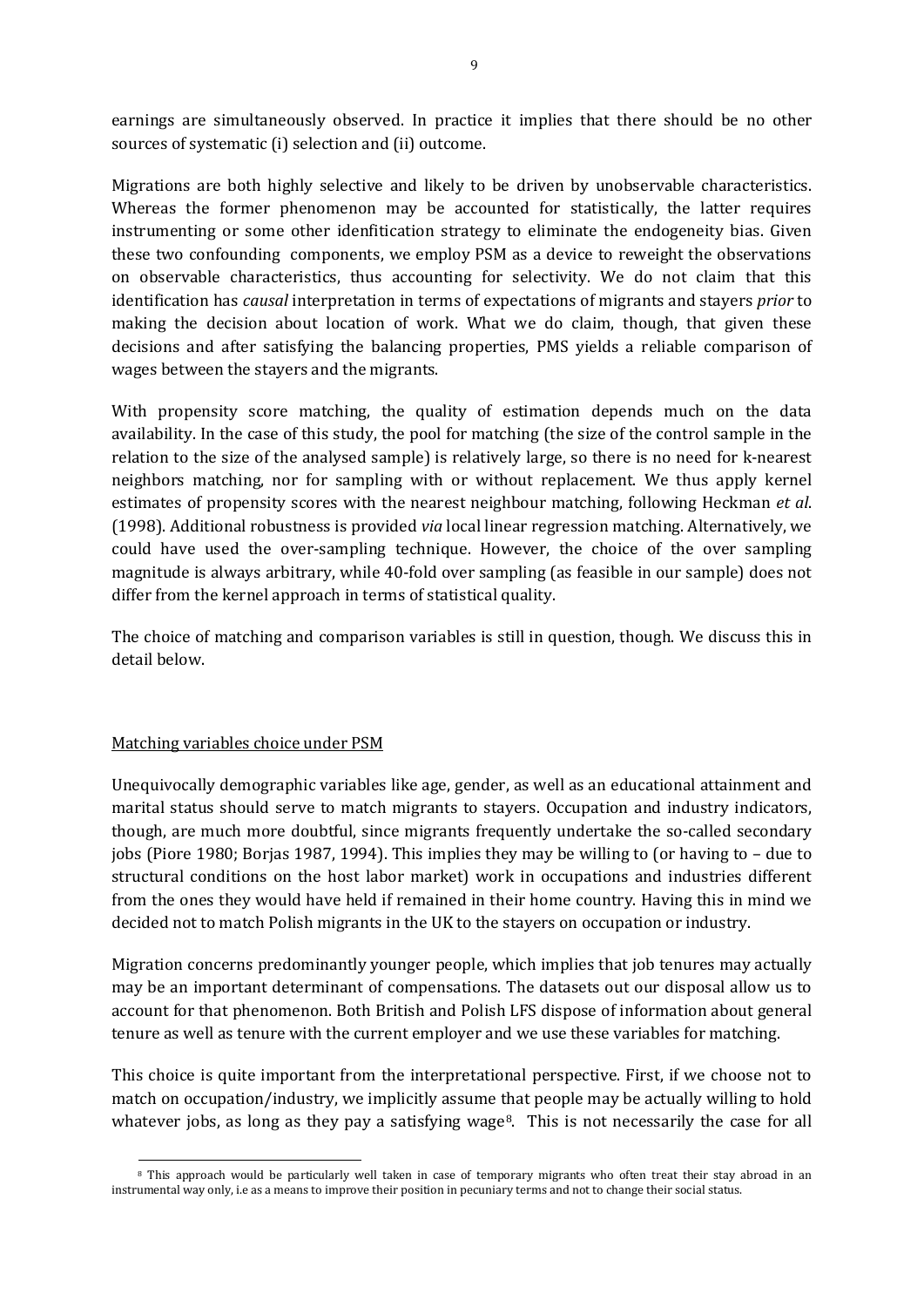migrants. It is not likely that one spends 5 years to study architecture in order to be a manager in a local store of a major clothing brand. On the other hand, when choosing Belorussian linguistics one is rarely expecting to work in this profession. Similarly, a relatively large share of Polish graduates completed BA and MA programmes within broadly defined social sciences, which quite often are not associated with one specific profession. Finally, stayers are more likely to hold to their degrees than migrants, especially when starting the career. This stems from the fact that often a degree is the major credential they may demonstrate to the prospective employer.

Given these diverse motivations and career paths, one is prompted to expect that while some graduates would be strongly inclined to eventually work within the field of previous studies, others may be willing to (or having to) disregard previous educational choices given the opportunity to work in a different field. This diversity is reflected in the choice not to use industry and occupation in the matching algorithm.

Summarising migrants are matched to stayers based on gender, age (in years), education (in years), marital status and tenure. To make sure that the matching is adequate, we include additionally interactions of all variables. These interactions were formed based on categorical variables generated from the continuous variables. Matching on interactions facilitates fulfilling the notion of a "statistical twin" even under kernel and local linear regression algorithms. Although the set of variables is limited in this study, it could not be extended for the reasons of data availability. However, we believe that relying on demographics (gender and age) as well as education and individual incentives (marital status) may be sufficient for the stability of propensity score matching approach. We verify this approach empirically by the use of t-tests, as suggested by Rosenbaum and Rubin (1983). The so called balancing properties before and after matching are discussed in the results section.

#### Comparison variables choice under PSM

The comparison variables should unequivocally include compensation, but there are clearly issues to be specified as to how are wages compared across Polish migrants to the UK and stayers. First issue concerns the control for the purchasing power. Clearly, pure exchange rate conversion overlooks the fact that living costs are much higher in the UK than in Poland. Notwithstanding, forceful evidence has demonstrated that migrants are often able to substantially cut the consumables expenditure as well as lower the costs of accommodation, for instance by sharing rooms/apartments (Jazwinska and Okolski 2001; Kaczmarczyk 2005; Drinkwater, Eade and Garapich 2009). Thus, while without the control for purchasing power the relative earnings in the UK are overstated, including it may actually undermine the validity of the results as well. We decided to use raw exchange rate conversion without the PPP correction.

Second, absolute wages correspond to a narrowly defined concept of the rewarding value of the compensations. More specifically, there is both theory and empirical evidence that it is not the monetary value but the sense of accomplishment/deprivation that drive the satisfaction from the money earned as clearly suggested in the motivation section (Stark and Bloom 1985; Stark and Taylor 1991b). To account for these effects we included as comparison measure the percentile of distribution in the earning country (Poland for stayers and the UK for migrants).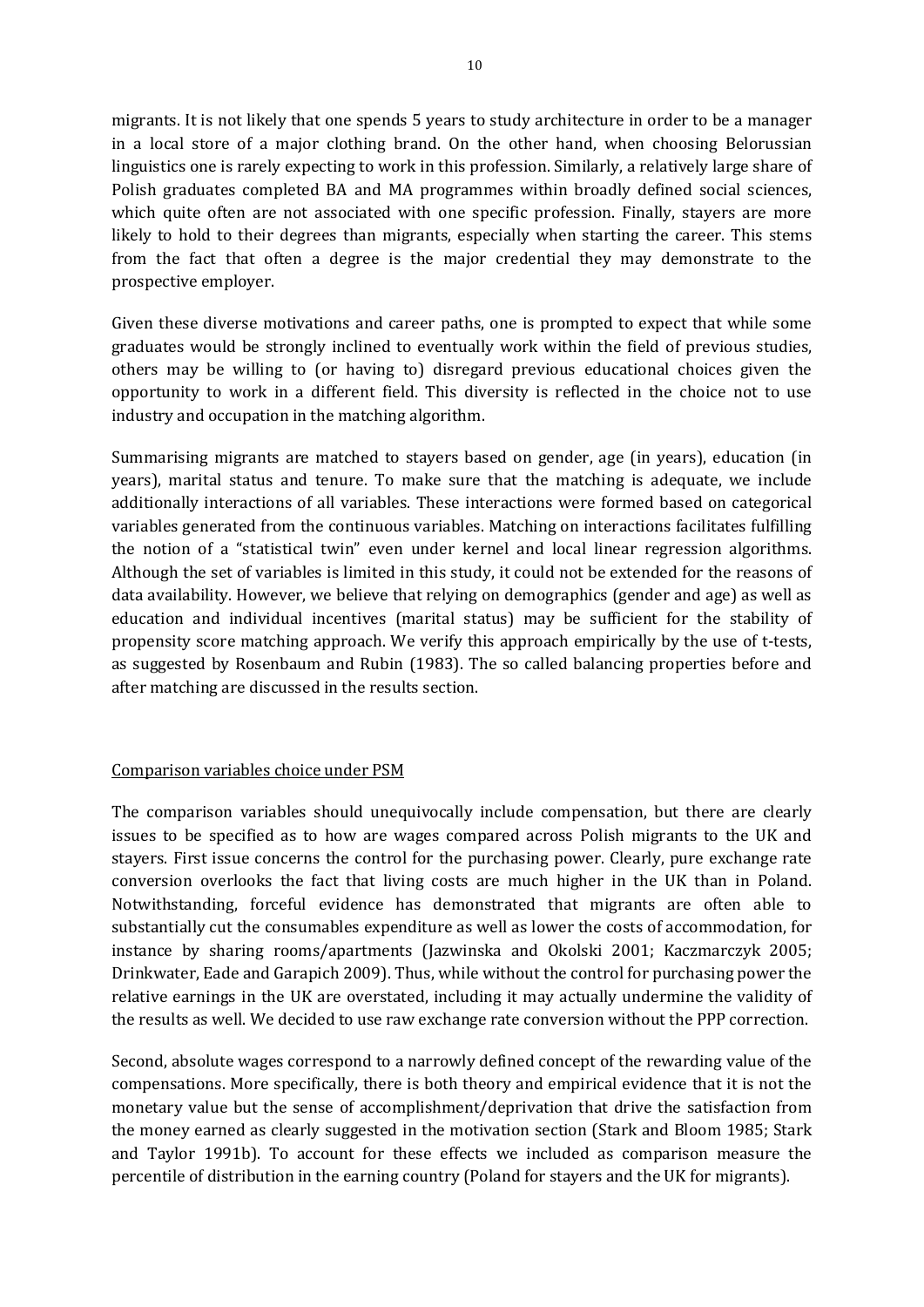The percentile, however, does not account for the fact that people may actually compare themselves not to the whole population but to a much more narrowly defined reference group (Stark and Yithzkaki 1988; Stark and Wang 2000). To address this concern we compute one additional measure, i.e. a ratio between individuals'compensation and mean/median wage in a reference group. There are two definitions of a reference group. In the first one, we account for occupation, education, gender, type of employer and whether one is a full time or a part time worker. In the second definition we also include the nationality, which is irrelevant for the stayers, but has proven to be extremely relevant for the migrants to the UK.

#### *2. Estimating returns to human capital of migrants*

Since there can be important unobservable determinants undermining the validity of comparing migrants to non-migrants, we designed also an alternative identification strategy which addresses the second research question as specified above, i.e. *are Polish well educated migrants able to achieve comparable returns to human capital abroad than other groups (migrants or natives alike)?* This strategy consists of estimating a standard Mincerian regression with additional controls for country of origin and level of education in a following form:

 $ln(wage) = f(age, gender, education, full time job, public sector, tenure)$ +  $\gamma$ (occupation, industry) +  $\lambda_1$ nationality  $\times$  HE +  $\lambda_2(PL) \times HE$  +  $\epsilon$ 

where HE refers to higher education, PL to Polish nationality. Estimates of  $\lambda$  's can be interpreted in terms of "special treatment" of human capital embodied in immigrants (and immigrants from Poland particularly). It may be considered an additional reward or penalty to education obtained outside UK. Theoretically, once we account for occupation and industry and control for other socio-demographics there should be no economic reasons for  $\lambda_1$  nor  $\lambda_2$  to be statistically different from zero.

Importantly, we do not subscribe to the view that such interactions may capture positive or negative "discrimination" of migrants. In fact, the reasons for which returns to education may differ across countries of origin may result from both demand and supply side. For example, insufficient command of English typically implies inability to present one's skills fully, thus prohibiting obtaining the job adequate to one's education (see motivation section)[9](#page-10-0). Lack of experience in job search will yield the same result, regardless of one's formal academic achievements.

The specification does not comprise Heckman correction. The rationale for such choice stems from the fact that vast majority of migrants work, because this is their major objective subsequent migration. . Thus, Heckman correction would mostly comprise the natives in the UK. In the case of the UK this choice it does not seem to matter, since even if biased – the coefficients on interaction between the education and the country of origin are actually only estimated in relative terms. On the other hand, excessive wage expectations may lead to both higher unemployment in the sending country and simultaneously higher propensity to emigrate. While

 $\overline{a}$ 

<span id="page-12-0"></span><sup>9</sup> Unfortunately, due to data deficiencies we are not able to include language variables in the estimation.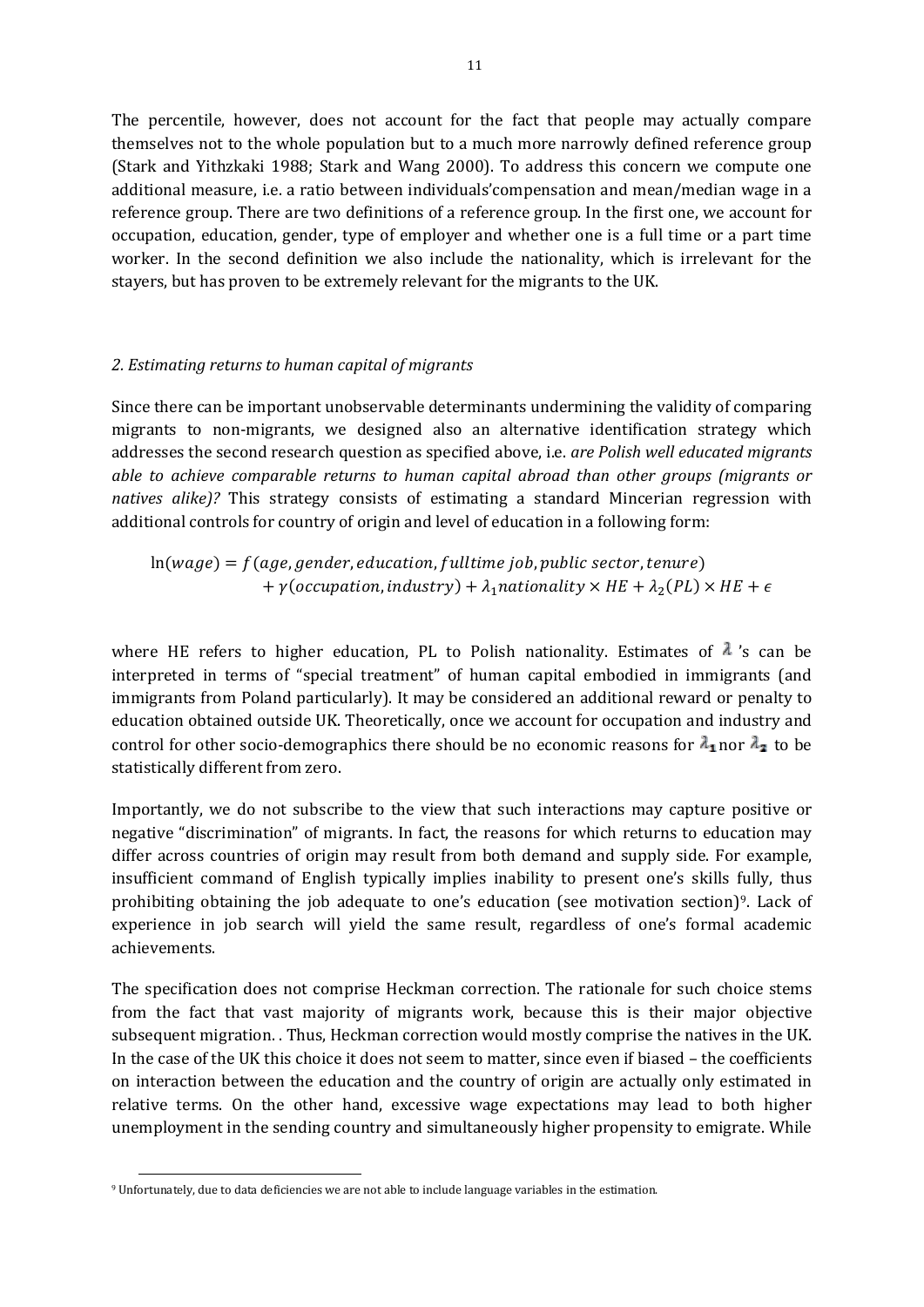Heckman correction could be particularly desirable in this situation, this paper does not estimate wage equation in the sending country.

#### *3. Data and stylized facts*

 $\overline{a}$ 

Data for this paper come from two labor force surveys: that for the sending country (Poland) and that for a receiving country (the United Kingdom). As of 2004 a growing number of Poles may be identified in the UK LFS, whereas due to the standardization of this type of surveys makes it feasible to combine such analyses. The number of Poles in the UK LFS as well as the intensity of the migration processes set the lower boundary on the time frame to comprise survey from 2007. For the reasons of data availability, the period covered ends in 2010.

Alltoghether, the data comprise observation on 1 989 Poles in the UK LFS from about 220 000 data on socio-economic indicators and compensations<sup>[10](#page-12-0)</sup>, i.e. about 1 per cent of the surveyees. In order to be selected for participation in UK LFS, one has be resident in the UK for at least 12 months, which eliminates from the sample those migrants, who either came once for a short stay or come regularly but for short contracts.

The matching population from the Polish LFS comprises about 80 000 observations on socioeconomic indicators and compensations. The original sample comprises about 400 000 observations, but the sample size is considerably reduced when out-of-the-labor-force observations and missing wages are eliminated. Also, Polish LFS does not comprise data on compensations earned by the self-employed so in both of the surveys this group of workers was not analysed.

The sample sizes imply that the comparison group in the UK is about 100 times bigger, whereas the comparison group in Poland is about 40 times bigger. Thus, it seems that the structural mismatch may be reliably eliminated. Detailed summary statistics as well as sample sizes are displayed in Table 1.

<span id="page-13-0"></span> $10W$ ages are only available in the  $2<sup>nd</sup>$  quarter of each year, which narrows a sample of about 1mln observations to about 200 000.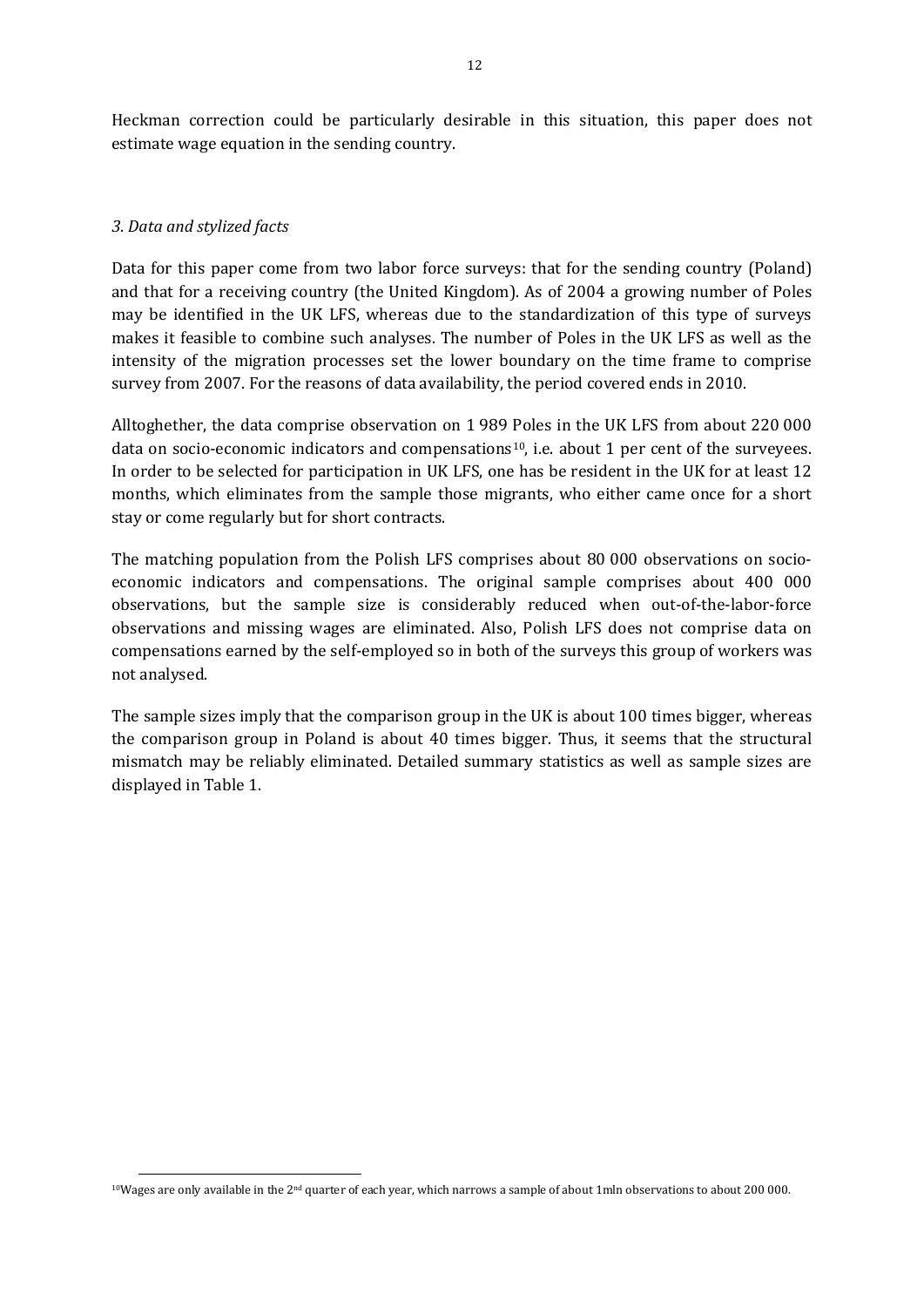| <b>Variable</b>      | Mean                   | St. Dev | Min      | Max      | N      |  |  |  |  |
|----------------------|------------------------|---------|----------|----------|--------|--|--|--|--|
| Poles in PL          |                        |         |          |          |        |  |  |  |  |
| Sex (females=1)      | 0.466                  | 0.499   | $\theta$ | 1        | 83492  |  |  |  |  |
| Age                  | 38.979                 | 11.532  | 16       | 88       | 83238  |  |  |  |  |
| Primary education    | 0.265                  | 0.441   | 0        |          | 83238  |  |  |  |  |
| Secondary education  | 0.397                  | 0.489   | 0        |          | 83238  |  |  |  |  |
| Tertiary education   | 0.338                  | 0.473   | 0        |          | 83238  |  |  |  |  |
| Hourly wage (in PLN) | 35.798                 | 25.298  | 0        | 625      | 38960  |  |  |  |  |
|                      | UK - total sample      |         |          |          |        |  |  |  |  |
| Sex (females=1)      | 0.481                  | 0.499   | $\theta$ |          | 839665 |  |  |  |  |
| Age                  | 41.536                 | 13.262  | 17       | 72       | 839665 |  |  |  |  |
| Primary education    | 0.227                  | 0.419   | 0        |          | 805018 |  |  |  |  |
| Secondary education  | 0.645                  | 0.478   | 0        |          | 805018 |  |  |  |  |
| Tertiary education   | 0.127                  | 0.332   | 0        |          | 805018 |  |  |  |  |
| Hourly wage (in GBP) | 11.587                 | 12.737  | 0.18     | 3086.537 | 209307 |  |  |  |  |
|                      | UK - Polish immigrants |         |          |          |        |  |  |  |  |
| Sex (females=1)      | 0.453                  | 0.498   | $\Omega$ | 1        | 8822   |  |  |  |  |
| Age                  | 30.751                 | 8.483   | 17       | 72       | 8822   |  |  |  |  |
| Primary education    | 0.104                  | 0.305   | 0        |          | 8568   |  |  |  |  |
| Secondary education  | 0.577                  | 0.494   | 0        |          | 8568   |  |  |  |  |
| Tertiary education   | 0.319                  | 0.466   | U        |          | 8568   |  |  |  |  |
| Hourly wage (in GBP) | 7.115                  | 4.253   | 0.131    | 124.218  | 2203   |  |  |  |  |

**Table 1. Descriptive statistics**

*Source:* Own elaboration based on the UK LFS and Polish LFS data.

We compare the natives in the UK LFS, the Poles in the UK LFS and Poles in the Polish LFS with reference to three major dimensions. First, we look at the educational structures in order to show that there is a clear positive selection of migrants with respect to education (and also that Polish migrants in the UK are significantly better endowed with human capital than native population). Second, we compare the occup[ati](#page-13-0)onal structure, reducing the ISCO rating to highly skilled, skilled and low skilled occupations<sup>11</sup>. We show that both A8 immigrants and Polish immigrants in the UK are overrepresented in low skilled professions. Finally, we also compare the original distributions – i.e. before any estimations – across the analysed sub populations

#### Educational attainments

 $\overline{a}$ 

Table 2 presents the educational structures of persons participating in the British and Polish labor market (adults only). In case of the British labor market all of the immigrant groups are better educated than natives (this refers particularly to tertiary education). The same holds true for A8 immigrants and Polish citizens staying in the UK (almost 32 percent of persons with tertiary education as compared to 21 percent in case of natives).

| Level of<br>education | <b>British labor market</b> |            |          |          |          |          |          |                   |                |  |
|-----------------------|-----------------------------|------------|----------|----------|----------|----------|----------|-------------------|----------------|--|
|                       | <b>Natives</b>              | $EUI4+EEA$ | A8       | Polish   | African  | American | Asian    | 0 <sub>ther</sub> | <b>Natives</b> |  |
|                       |                             | migrants   | migrants | migrants | migrants | migrants | migrants | migrants          |                |  |
| Primary               | 13.0                        | 10.6       | 8.8      | 10.4     | 5.1      | 9.2      | 7.6      | 13.6              | 36.5           |  |
| Secondary             | 65.8                        | 44.9       | 60.3     | 57.7     | 52.0     | 54.2     | 39.1     | 40.9              | 37.6           |  |
| Tertiary              | 21.2                        | 44.5       | 31.0     | 31.9     | 42.9     | 36.6     | 53.3     | 45.4              | 25.8           |  |
| N                     | 749.678                     | 13.835     | 12,410   | 8.568    | 6.878    | 2.239    | 11.728   | 1,085             | 74,670         |  |

*Source:* Own elaboration based on the UK LFS and Polish LFS data.

<span id="page-14-0"></span><sup>11</sup> Managers and professionals were coded as high skilled occupations, associate professionals and technical staff as skilled ones, administrative staff ans skilled tradesmen as low skilled ones and manual occupations in industry and services as basic ones.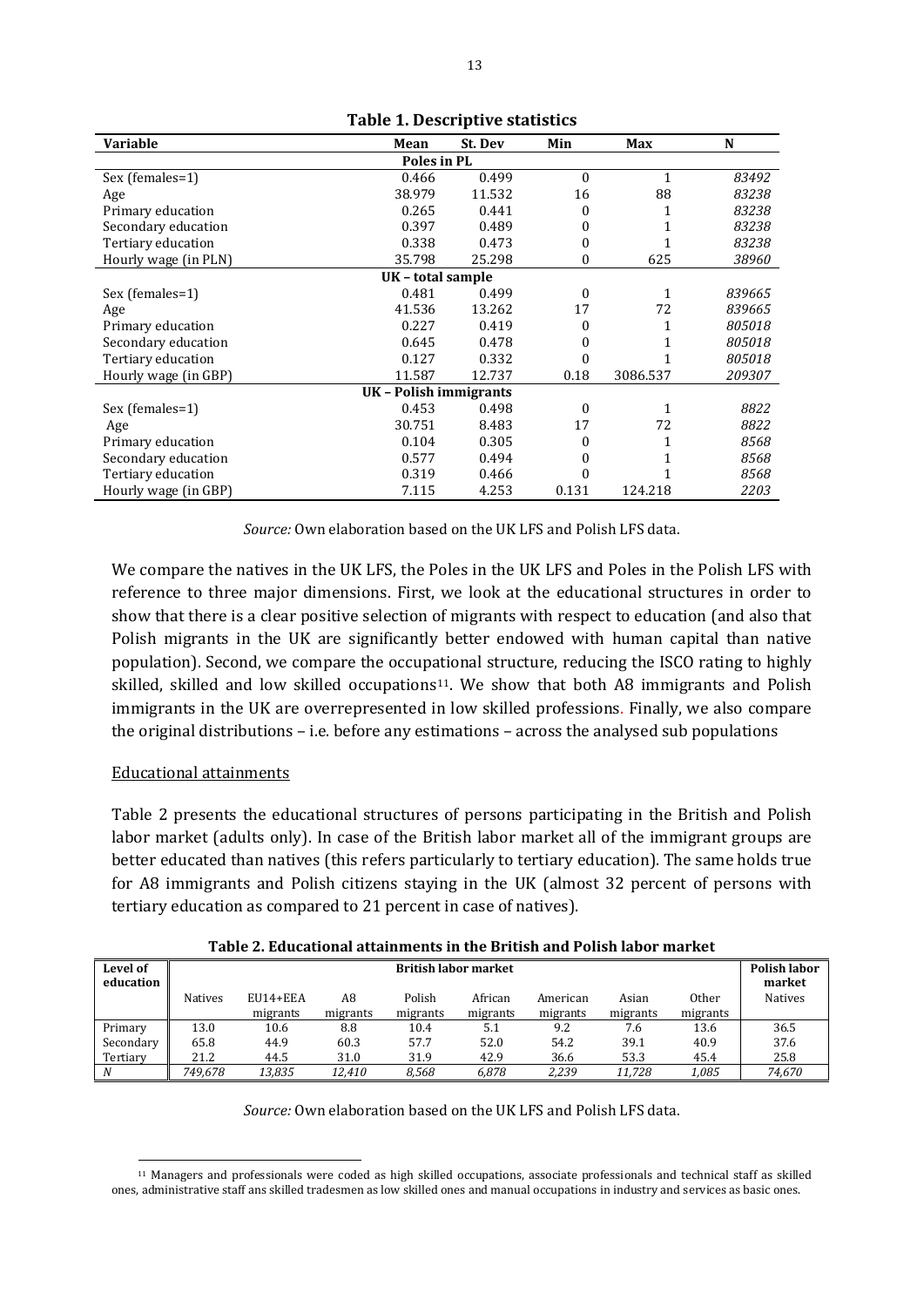Moreover, there is a clear selection pattern visible when comparing Polish migrants in the UK with their counterparts in Poland (precisely: on the Polish labor market). In case of mobile Poles less skilled persons are underrepresented and well educated are overrepresented. This picture is clearly consistent with empirical studies discussed in the motivation section.

#### Occupational structure

Table 3 documents the occupational structure of workers on the Polish labor market (Poles) and the British one (natives and selected immigrant groups). Clearly, in case of the British labor market natives tend to concentrate in the upper part of the occupational ladder while occupations of immigrants are skewed towards the lower end of the distribution (except for EU14 and EEA immigrants).

| <b>Occupation</b> | <b>British labor market</b> |            |          |          |          |          |          |          |                |  |
|-------------------|-----------------------------|------------|----------|----------|----------|----------|----------|----------|----------------|--|
|                   | Natives                     | $EUI4+EEA$ | A8       | Polish   | African  | American | Asian    | 0ther    | <b>Natives</b> |  |
|                   |                             | migrants   | migrants | migrants | migrants | migrants | migrants | migrants |                |  |
| High skilled      | 28.9                        | 39.0       | 7.9      | 7.1      | 25.6     | 22.4     | 27.6     | 24.3     | 21.0           |  |
| Skilled           | 14.4                        | 16.5       | 4.4      | 3.7      | 17.2     | 13.0     | 14.1     | 17.3     | 10.7           |  |
| Low skilled       | 22.8                        | 15.1       | 20.2     | 20.9     | 12.0     | 15.5     | 13.4     | 16.2     | 18.2           |  |
| Basic             | 33.8                        | 29.5       | 67.5     | 68.2     | 45.1     | 49.1     | 45.0     | 42.2     | 50.1           |  |
| N                 | 779.540                     | 14.240     | 12.755   | 1.119    | 7.421    | 2.230    | 12.589   | 1.139    | 100.749        |  |

**Table 3. Occupational structure on the British and Polish labor market**

*Source:* UK LFS and Polish LFS data, 2nd quarters of 2007-2010.

Unequal distribution is particularly well visible when we compare native workers with immigrants originating from A8 countries and Poland. In both cases share of those employed in low skilled or basic occupations exceeds 85 percent (89 percent in case of Polish migrants). This evidence is striking when we refer to previous table showing the educational attainments of A8 migrants. Comparison to the structure of employment on the Polish labor market reveals that Polish migrants in the UK and not seriously overeducated but also for part of them migration to the UK equals degradation in occupational terms.

#### Distributions of wages

While the bottom of the wage distribution seems to dominate in Poland among stayers, it [is](#page-14-0) expectedly the top of the distribution that dominates in the UK (Figure 1, right panel)<sup>12</sup>. However, wages of Poles in Poland (stayers) and in the UK (movers) are not significantly different in terms of distribution (important in the context of common support).

 $\overline{a}$ <sup>12</sup>Both wage distributions were converted to PLN for comparison purposes.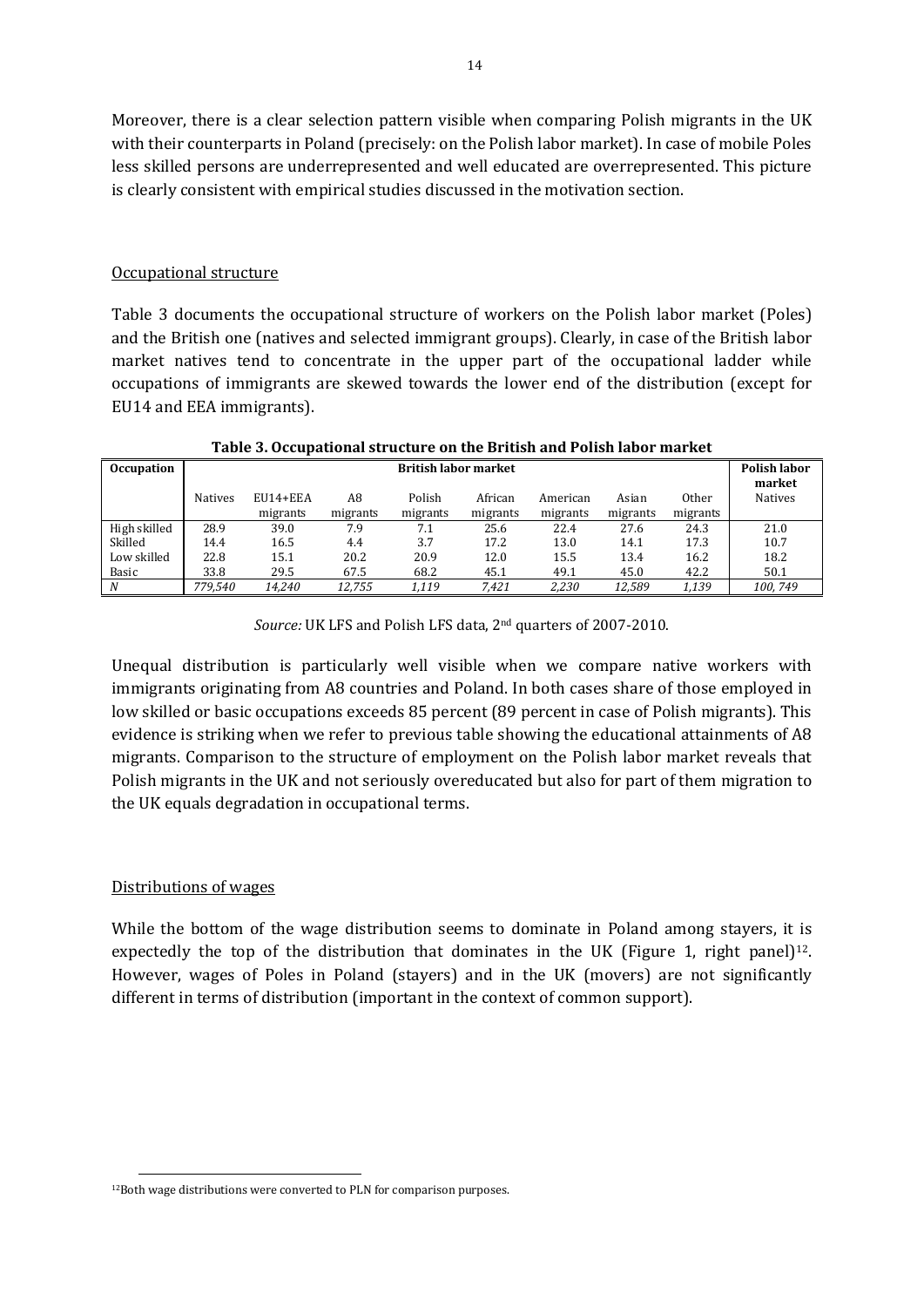



*Source:* UK LFS and Polish LFS data, 2nd quarters of 2007-2010.

Differences are more clear in case of wage comparison between Poles in the UK and natives. In this case, distribution of native wages is unequivocally right skewed while wages of Polish migrants are, generally, lower and concentrated in the bottom of the wage distribution. Both comparisons suffer from obvious self-selection (as suggested above). Thus, in following section we will refer to PSM in order to address this particular issue.

#### **IV. Results**

In this section we present and discuss results of a number of estimations addressing position of Polish well educated migrants in the UK. Following the identification strategy as described in previous section, we start with an attempt to eliminate the selection bias resulting from significant differences between groups of movers and stayers. Then we compare income position of Polish migrants in the UK with their "statistical twins" in Poland obtained through propensity score matching. Lastly, we assess the returns to education on the British labor market.

#### *1. Matching quality*

From the previous section it follows that Polish migrants in the UK are significantly different then stayers in terms of socio-demographics. These differences imply self-selection bias undermining "traditional" estimation techniques. We refer to propensity score matching as appropriate methodology in such a case. As discussed in the previous section migrants are matched to stayers based on gender, age (in years), education (in years), marital status and tenure with additional interactions of all variables added to obtain the adequate matching. The main aim is to obtain a set of "statistical twins" and to avoid the self-selection bias. Table 4 comprises the outcomes of the matching procedure, specifically before and after t-tests.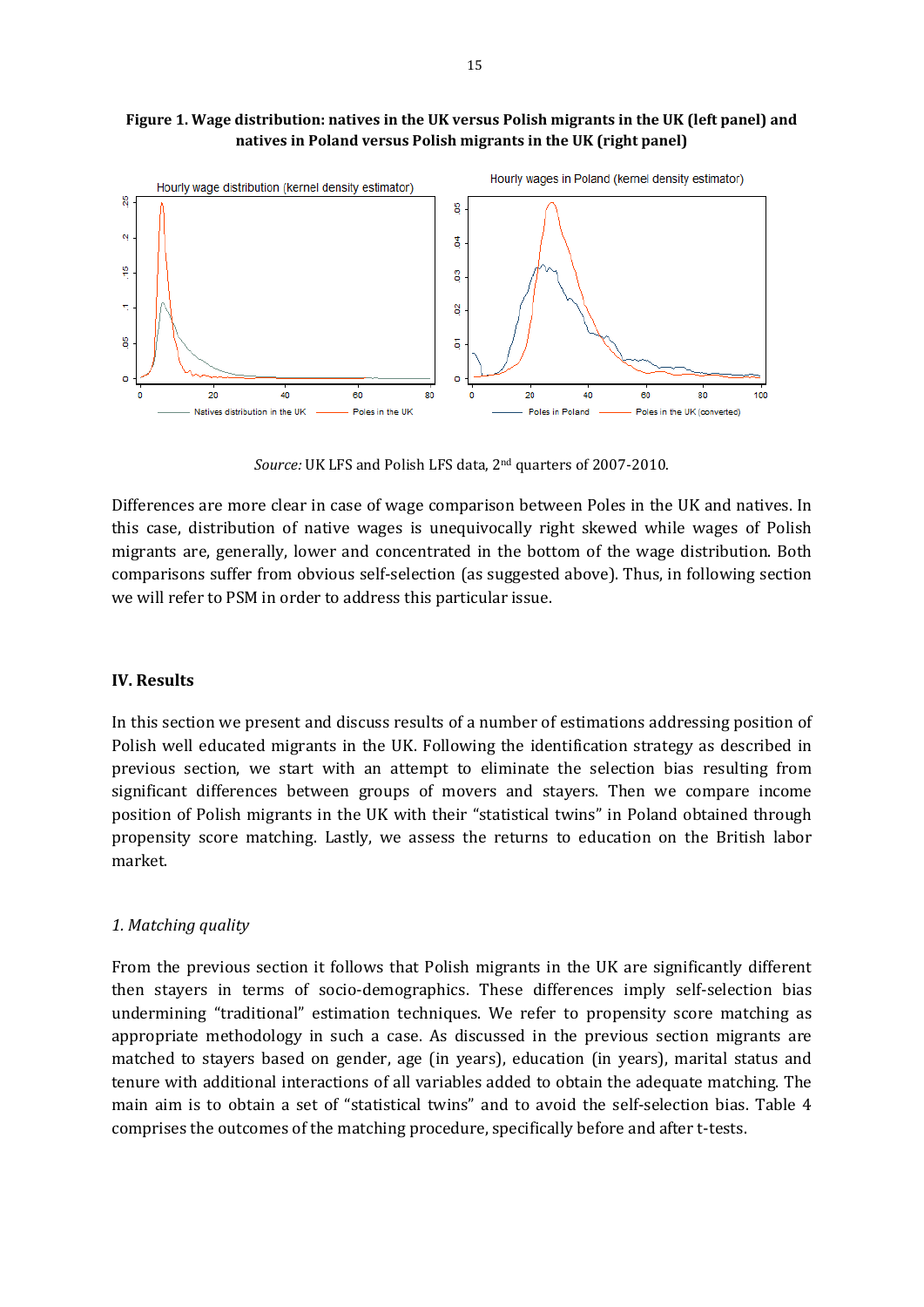|                         | Poles in                | Poles in     | Poles in Poland | T-test   | T-test  | <b>Bias</b> |  |  |  |
|-------------------------|-------------------------|--------------|-----------------|----------|---------|-------------|--|--|--|
| Variable                | the UK                  | Poland       | after PSM       | (before) | (after) | reduced     |  |  |  |
|                         |                         | Total sample |                 |          |         |             |  |  |  |
| Age                     | 31.08                   | 39.98        | 31.43           | 0.00     | 0.40    | 91.40       |  |  |  |
| Gender (female=1)       | 0.47                    | 0.47         | 0.51            | 0.99     | 0.00    |             |  |  |  |
| Short tenure            | 0.79                    | 0.09         | 0.77            | 0.00     | 0.26    | 97.90       |  |  |  |
| Fulltime x short tenure | 0.14                    | 4.63         | 0.19            | 0.00     | 0.00    | 83.80       |  |  |  |
|                         | With tertiary education |              |                 |          |         |             |  |  |  |
| Age                     | 31.09                   | 37.96        | 31.48           | 0.00     | 0.40    | 95.10       |  |  |  |
| Gender (female=1)       | 0.55                    | 0.62         | 0.62            | 0.00     | 0.12    | 40.10       |  |  |  |
| Short tenure            | 0.78                    | 0.05         | 0.77            | 0.00     | 1.00    | 100.00      |  |  |  |
| Fulltime x short tenure | 0.45                    | 0.03         | 0.37            | 0.00     | 0.09    | 88.70       |  |  |  |

**Table 4. Matching quality** 

*Source:* UK LFS and Polish LFS data, 2nd quarters of 2007-2010.

Based on the above presented data balancing properties after the matching are satisfactory. Differences with regard to (almost) all characteristics are clearly identifiable before the matching procedure (t-test before). Table 4 shows that the matching procedure was successful both in terms of statistically significant differences (t-test after) and bias reduction. Same conclusions hold true in case of the well educated (lower part of the table).

#### *2. Results and discussion*

Having eliminated the self-selection bias we provide a comparison of wages earned by Poles in the UK (movers) and Poles in Poland (stayers). Results of this comparison are presented below (for all migrants).

| Variable           | Poles in<br>UK | Poles in<br>PL | Poles in PL<br>matched | T-test before<br>matching | T-test after<br>matching | N (UK LFS / PL<br>LFS) |
|--------------------|----------------|----------------|------------------------|---------------------------|--------------------------|------------------------|
| Hourly wage        | 33.79          | 34.83          | 29.77                  | $-1.97*$                  | $6.75***$                | 1962 / 36 408          |
| Percentile         | 28.19          | 51.3           | 42.0                   | $-35.64***$               | $-18.61***$              | 1962 / 36 408          |
| Wage / average     | 0.821          | 0.999          | 0.853                  | $-17.20***$               | $-2.92***$               | 1962 / 36 408          |
| Wage / median      | 0.904          | 1.07           | 0.915                  | $-13.88***$               | $-0.87$                  | 1962 / 36 408          |
| Wage,<br>' median* | 1.06           | 1.07           | 0.915                  | $-0.99$                   | $10.90***$               | 1962 / 36 408          |

**Table 5. PSM results: all Poles in the UK LFS, Poles in the Polish LFS as a control group** 

\* Nationality used for defining the reference group *Source:* UK LFS and Polish LFS data, 2nd quarters of 2007- 2010. Wages expressed in PLN (4PLN  $\approx$ 1 EUR). Wage conversion from GBP to PLN using the average annual exchange rate from YahooFinance.

If we refer to the full sample of Polish migrants in the UK, the raw data show that – on average – their wages are lower than in the Polish LFS sample. As suggested above, this can be a pure statistical artifact only (due to self-selection) and for this reason propensity score matching was applied. Comparison with the matched sample ("statistical twins") reveals quite different picture and shows that Polish migrants in the UK are successful in that sense that they are able to earn more than their counterparts in Poland (on average). Notwithstanding, as suggested in the motivation section migration can be driven also by the sense of deprivation and thus it is useful to look at the relative side of wage comparison.

.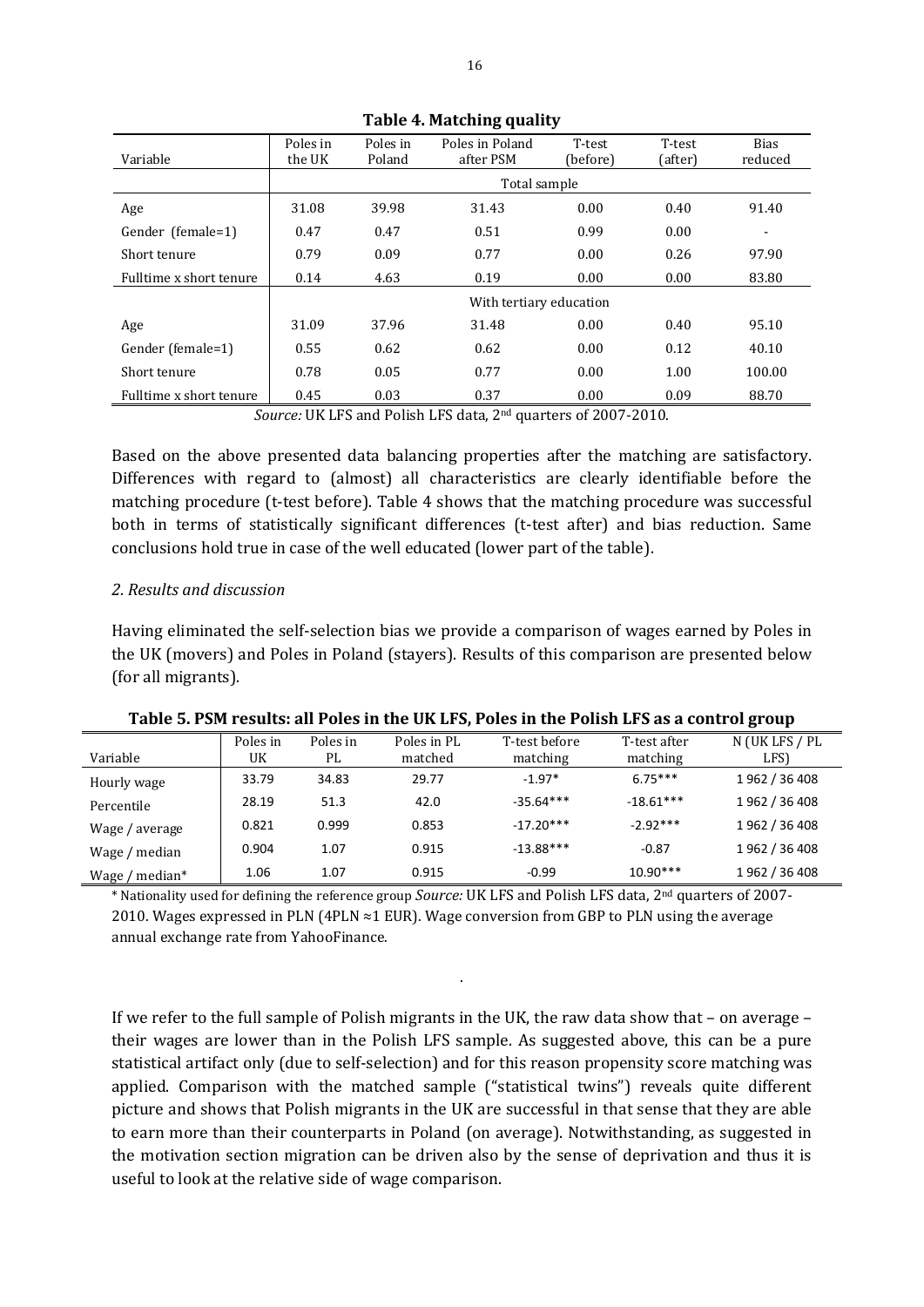In the relative sense migration means a significant worsening of the position in the income distribution, as clearly indicated by the percentile in Table 5 (28 versus 42). In previous section we claimed that people may compare themselves not to the whole population but rather more narrowly defined reference groups. We provide data on three such references groups. Comparison of relative earnings (wage/average and wage/median) provides similar conclusion: there is an increase in the relative deprivation as compared to stayers (but not as compared to the situation of a given person prior to migration!). Interestingly, however, situation changes slightly when we refer to alternate concept of reference group and we claim that immigrants compare themselves not to their counterparts in Poland but rather to a reference groups build up from other migrants (wage/median\*). In this case, relative position of migrants improves.

In case of the well educated migrants the picture is even more puzzling (Table 6). As compared to their "statistical twins" highly skilled Poles in the UK earn less than stayers in both absolute (here difference is negligible) and relative terms. The position in the wage distribution is clearly lower (34 versus 54). Reference to more narrowly defined reference groups may suggest increase in relative deprivation. The only positive comparison results from inclusion of nationality as a factor accounting for defining the reference category (wage/median\*).

| Variable          | Poles in<br>UK | Poles in<br>PL | Poles in PL<br>matched | T-test (before) | T-test (after) | N (UK LFS / PL<br>LFS) |  |  |
|-------------------|----------------|----------------|------------------------|-----------------|----------------|------------------------|--|--|
| Hourly wage       | 38.48          | 52.16          | 38.35                  | $-10.06***$     | 0.09           | 624 / 7 620            |  |  |
| Percentile        | 33.94          | 71.80          | 53.62                  | $-34.75***$     | $-10.97***$    | 625 / 7 620            |  |  |
| Wage / average    | 0.795          | 0.996          | 0.806                  | $-9.15***$      | $-0.41$        | 626 / 7 620            |  |  |
| Wage / median     | 0.904          | 1.10           | 0.889                  | $-7.73***$      | 0.37           | 627 / 7 620            |  |  |
| Wage / median $*$ | 1.05           | 1.11           | 0.890                  | $-1.75*$        | $4.37***$      | 628 / 7 620            |  |  |

**Table 6. PSM results: well educated Poles in the UK LFS, well educated Poles in the Polish LFS as a control group** 

\* Nationality used for defining the reference group

*Source:* UK LFS and Polish LFS data,  $2^{nd}$  quarters of 2007-2010. Wages expressed in PLN (4PLN  $\approx$  1 EUR). Wage conversion from GBP to PLN using the average annual exchange rate from YahooFinance.

From the above presented results it follows that when controlling for self-selection bias Polish migrants in the UK (both the full sample and well skilled) are able to slightly improve their wages in absolute terms but are worse off in relative terms. These results are striking because they may question the very logic of labor migration. We suggest a number of explanations for this. First, in case of the recent Polish migration to the UK we refer to a very specific form of migration – temporary or circular one. In such a case relatively small increase in earning can be compensated by large savings in terms of daily spending. Thus, finally the income position of migrants can improve significantly. Second, we refer to relatively recent phenomena and it is well acknowledged that immigrants need time to be fully absorbed by the labor market in host country (and also to earn higher wages) – this is clearly reflected in the cohort effect as discussed above. Third, idea and practical meaning of reference groups used can be discussed and tested empirically. Last but not least, immigrants can face barriers to discount their human capital. This issue will be discussed extensively below.

<span id="page-18-0"></span>Following the second identification strategy as discussed above we perform a modeling exercise to assess the elastiticity of wage versus education on the British labor market. Results of the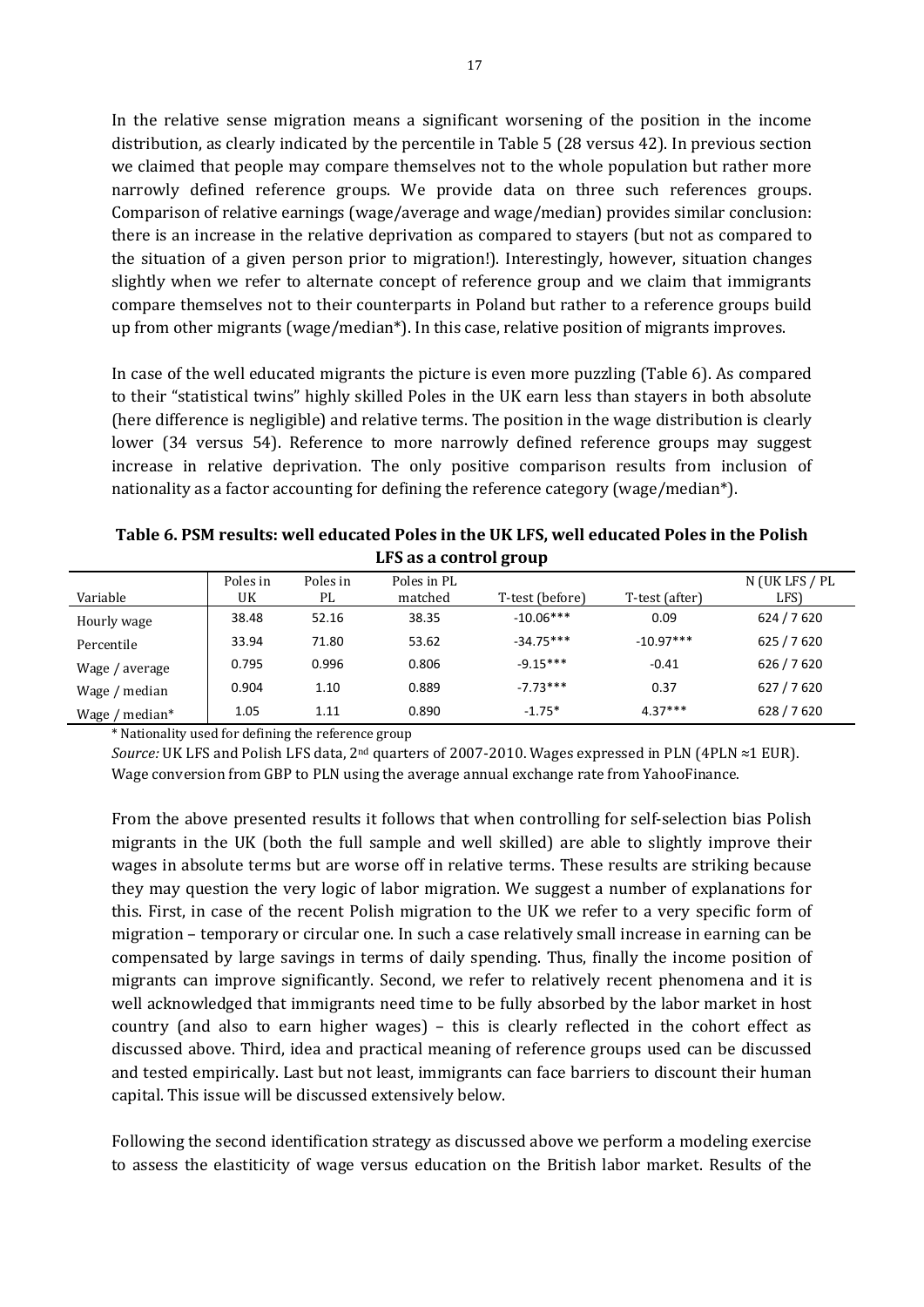number of estimations are presented below (in all cases tobit models with ln(wage) as dependent variable).

| Variable         |           | ັ          | Full sample |           |           | M 25-45   |
|------------------|-----------|------------|-------------|-----------|-----------|-----------|
| measure          | (1)       | (2)        | (3)         | (4)       | (5)       | (6)       |
| Age              | $0.06*$   | $0.06*$    | $0.04*$     | $0.05*$   | $0.05*$   | $0.09*$   |
| Age <sup>2</sup> | $-0.001*$ | $-0.0016*$ | $-0.001*$   | $-0.001*$ | $-0.001*$ | $-0.001*$ |
| Gender           | $-0.14*$  | $-0.14*$   | $-0.12*$    | $-0.12*$  | $-0.12*$  |           |
| Fulltime job     | $0.19*$   | $0.19*$    | $0.08*$     | $0.08*$   | $0.08*$   | $0.23*$   |
| Job tenure       | $-0.05*$  | $-0.04*$   | $-0.03*$    | $-0.03*$  | $-0.03*$  | $-0.01**$ |
| Experience       | $0.01*$   | $0.01*$    | $0.01*$     | $0.01*$   | $0.01*$   | $0.01*$   |
| Industry         |           | Yes*       | Yes*        | Yes*      | Yes*      | Yes*      |
| Occupation       |           |            | Yes*        | $Yes*$    | Yes*      | Yes*      |
| Primary edu      | $-0.20*$  | $-0.20*$   | $-0.09*$    | $-0.09*$  | $-0.09*$  | $-0.09*$  |
| Tertiary edu     | $0.43*$   | $0.43*$    | $0.22*$     | $0.23*$   | $0.23*$   | $0.22*$   |
| Tertiary x A8    |           |            |             | $-0.23*$  | $-0.17*$  | $-0.11**$ |
| Tertiary x PL    |           |            |             |           | $-0.07**$ | $-0.16*$  |
| Constant         | $0.83*$   | $0.53*$    | $0.75*$     | $0.75*$   | $0.75*$   | $-0.24*$  |
| σ                | $0.49*$   | $0.49*$    | $0.43*$     | $0.43*$   | $0.43*$   | $0.45*$   |
| N                | 201,935   | 201,770    | 201,739     | 201,739   | 201,739   | 46,618    |

**Table 7. Elasticity of wage vs. education on the UK labor market** 

\*\*\* p<0.01, \*\* p<0.05, \* p<0.1

*Source: Source:* UK LFS data, 2nd quarters of 2007-2010.

The main aim of the estimation was to assess the return to education on the British labor market (in general terms and for A8 immigrants specifically). Thus, set of the models is estimated to control for particular sets of covariates (all signs are as expected and predicted by theoretical considerations). Model (1) represents a classical version of Mincerian equation and points to a significant wage premium for human capital (tertiary education). This outcome does not change when controlling for sector of employment (model (2)) and occupation (model (3)). Notwithstanding, in the latter model the wage premium for tertiary education is lower. Models (4) and (5) include additionally interaction terms to estimate the value of  $\lambda_1$  and  $\lambda_2$  (as suggested in previous section). Both variables are to be interpreted in terms of "special treatment" of immigrants (and immigrants from Poland particularly) when controlling for set of traditional variables. From model (4) it follows that A8 immigrants are not able to reach the wage premium for tertiary education (or the wage premium is negligible only). Model (5) addresses the situation of well educated Polish migrants on the British labor market and it implies that their situation is even worse than in case of A8 immigrants – they suffer (statistically significant) wage penalty.

Similarly to previous analysis, also in this case self-selection bias is an issue. In this case, however, we apply alternate identification strategy and peform the robustness check while running the model (5) only for males at mobile age (25-45). In that way we are able to avoid most of the problems resulting from structural differences between analyzed populations. Results of model (6) show, however, that outcomes do not change significantly (or the wage penalty is even larger).

There are several explanations for the (very) poor performance of well educated Poles on the UK labor market. First, cohort effect can be an issue and thus more in-depth analysis would be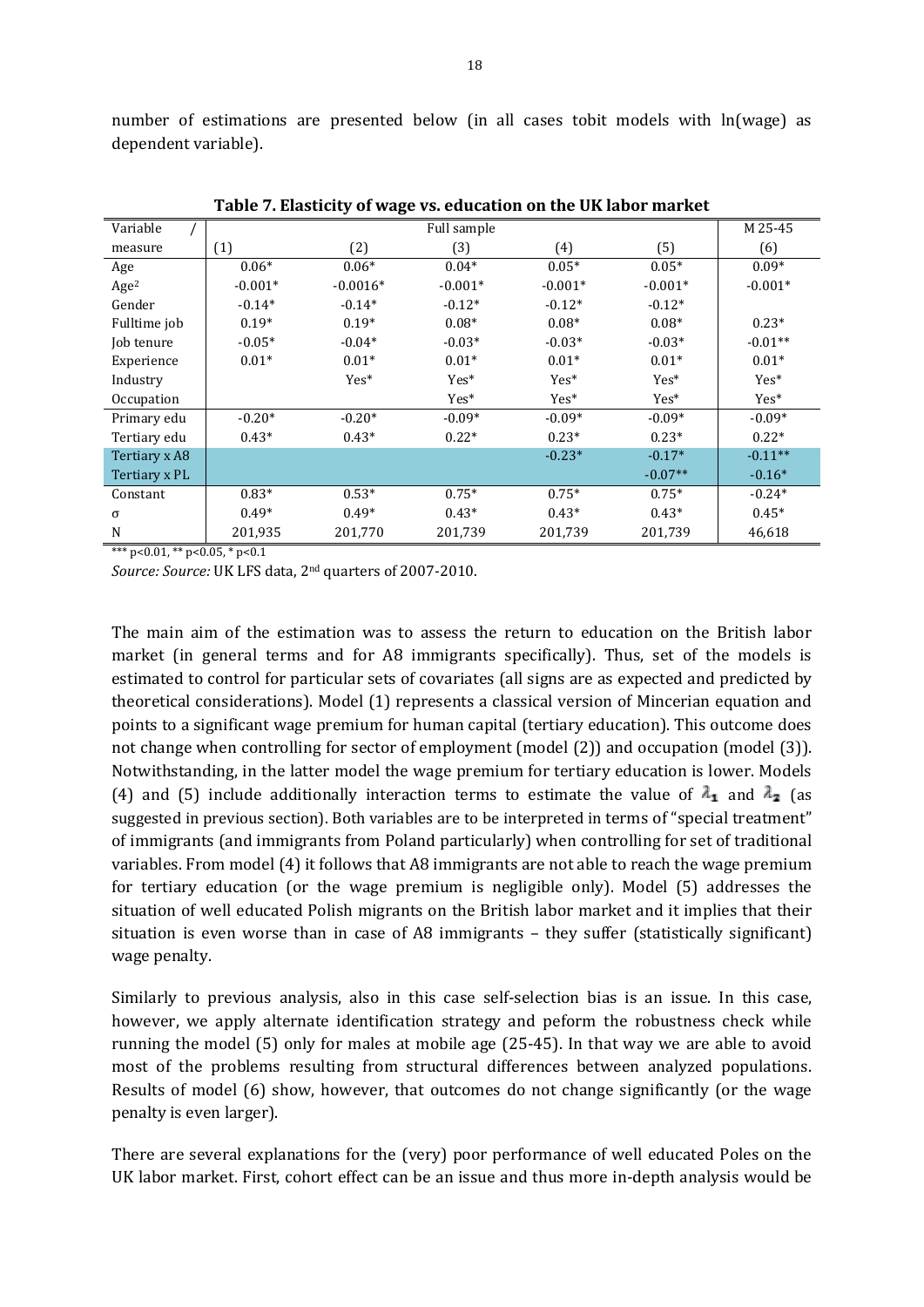advisable to control for dynamics of the labor market integration. Second, comparison with other A8 immigrants points to the hypothetical importance of 'crowding' effect. It is well possible that due to the massive scale of inflow from Poland the level of concentration in particular labor market niches in case of Polish migrants is much higher than observed in case of other newcomers from the CEE. Third, low returns to education as observed for Polish well educated migrants can be interpreted in terms of low ability to transfer their skills. To verify this proposition an inclusion of the language proficiency as an additional control variable would be necessary (which was not possible due to data deficiencies).

#### **IV. Conclusions**

Results presented in last section shed some new light on the recent migration from Poland to the UK. Comparison of Polish migrants and their "statistical twins" in Poland (stayers) reveals that change in wage rate is relatively small or even negligible for highly educated movers. Moreover, for large part of the well educated migrants mobility might have led to relative deprivation in income terms. Our results suggest that ethnic niches or migrant networks can provide a solution to avoid it through creation of new reference categories. Last but not least, Polish education is difficult to be discounted on the British labor market. Polish well educated migrants are commonly employed far below their skills and even in purely pecuniary terms suffer (on average) wage penalty.

When saying all this we do not claim that the recent wave of Polish migrants - in quantitative terms one of the most important migration processes in contemporary Europe – behave in an irrational way. Rather we suggest that the importance of both absolute as well as relative wage argument does not seem to be the main driver of this particular migration flow. First of all, we argue that decision to migrate may be conditional on the opportunities posed by the labor markets in sending and receiving country which are hardly quantifiable. In our case those Polish migrants who suffer wage penalty in the UK still have a job which could be not necessarily the case on domestic labor market. Furthermore, also social and cultural aspects may play an important role. Generally, we argue that decisions to migrate are far more complex than foreseen by neoclassical economic migration theories.

Research presented constitutes only a first step towards a better understanding of causes and impacts of recent Polish migration. Future research should more closely assess such issues as: process of labor market incorporation of Polish migrants (including changes in wage and income position), transferability of skills (with inescapable inclusion of language variables), and business cycle effects (particularly important at the time of Europe wide crisis).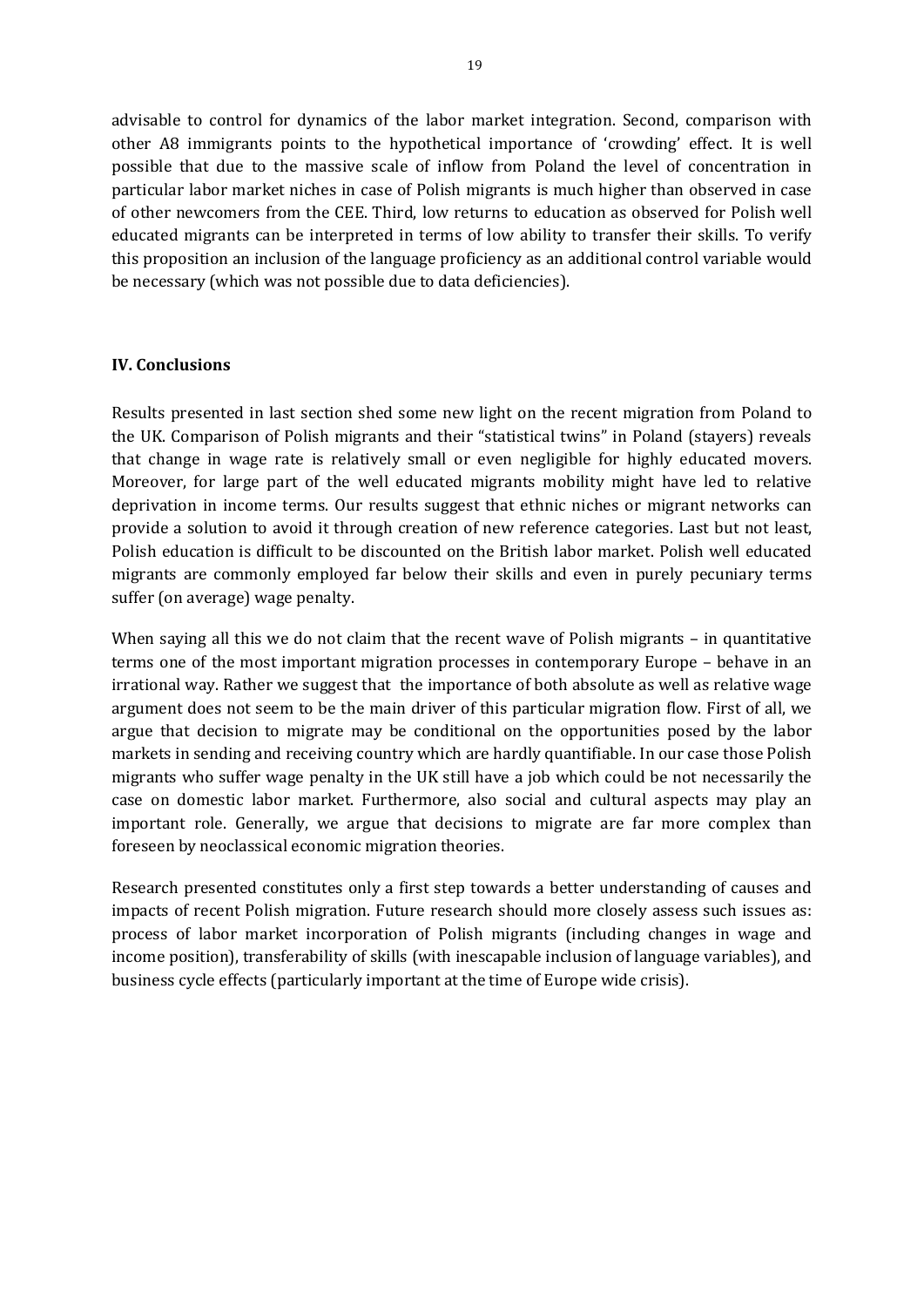#### **References**

Ackers, Louis & Bryony Gill. 2008. *Moving People and Knowledge: Scientific Mobility in an Enlarging European Union*. London: Edward Elgar Publishing.

Adda, Jerome, Dustman, Christian & Joseph-Simon Görlach. 2014. Migrant Wages, Human Capital Accumulation and Return Migration. Manuscript.

Barrett, Alan. 2009. EU Enlargement and Ireland's Labour Market. *IZA Discussion Papers* 4260, Institute for the Study of Labor (IZA).

Alan Barrett & Yvonne McCarthy. 2007. Immigrants in a Booming Economy: Analysing Their Earnings and Welfare Dependence. *LABOUR* 21(4-5): 789-808.

Barrett, Alan & FitzGerald, John & Brian Nolan. 2002. Earnings inequality, returns to education and immigration into Ireland. *Labour Economics* 9(5): 665-680.

Borjas, George. 1985. Assimilation, Cohort Quality and the Earnings of Immigrants. *Journal of Labour Economics* 3(4): 463–489.

Borjas, George J. 1987. Self-selection and the earnings of immigrants. American Economic Review 77: 531-553.

Borjas, George J. 1994. The Economics of Immigration. Journal of Economic Literature 32: 1667–1717.

Caliendo, Marco and Sabine Kopeinig. 2008. Some Practical Guidance for the Implementation of Propensity Score Matching. *Journal of Economic Surveys* 22(1): 31-72.

Card, David, Dustmann, Christian and Ian Preston. 2012. Immigration, Wages, And Compositional Amenities. Journal of the European Economic Association, European Economic Association 10(1): 78-119.

Carletto, Gino, Davis, Ben, M. Stampini, S. Trento and A. Zezza. 2004. Internal Mobility and International Migration. *ESA Working Paper 04–13*, FAO: Rome.

Chiswick, Barry. 1978. The Effect of Americanisation on the Earnings of Immigrant Men. *Journal of Political Economy* 86: 897–921.

Chiswick, Barry and Miller Paul W. 2002. Immigrant Earnings: Language Skills, Linguistic Concentrations and the Business Cycle. *Journal of Population Economics* 15(1): 31–57.

Chiswick, Barry and Miller Paul W. 1995. The Endogeneity between Language and Earnings: International Analyses. Journal of Labor Economics 13(2): 246-188.

Clark, Ken and Stephen Drinkwater. 2008. The labour-market performance of recent migrants. *Oxford Review of Economic Policy* 24(3): 495-516.

Clark, Ken and Stephen Drinkwater. 2009. The Labour Market Impact of Recent Immigration on Ethnic Groups in The UK. Nordic Journal of Political Economy 35(4): 1-24.

Csedo, Krisztina. 2008. Negotiating Skills in the Global City: Hungarian and Romanian Professionals and Graduates in London. Journal of Ethnic and Migration Studies 34(5): 802-823.

Czaika, Mathias. 2011. Internal and international migration as response of double deprivation: some evidence from India, Proceedings of the German Development Economics Conference, Berlin 2011, No. 21

Drinkwater, Stephen, Eade, James and Michal Garapich. 2009. Poles Apart? EU Enlargement and the Labour Market Outcomes of Immigrants in the UK. *International Migration* 47: 161-90.

Dustmann, Christian, Frattini, Tommaso and Caroline Halls. 2010. Assessing the Fiscal Costs and Benefits of A8 Migration to the UK. Fiscal Studies 31(1): 1-41.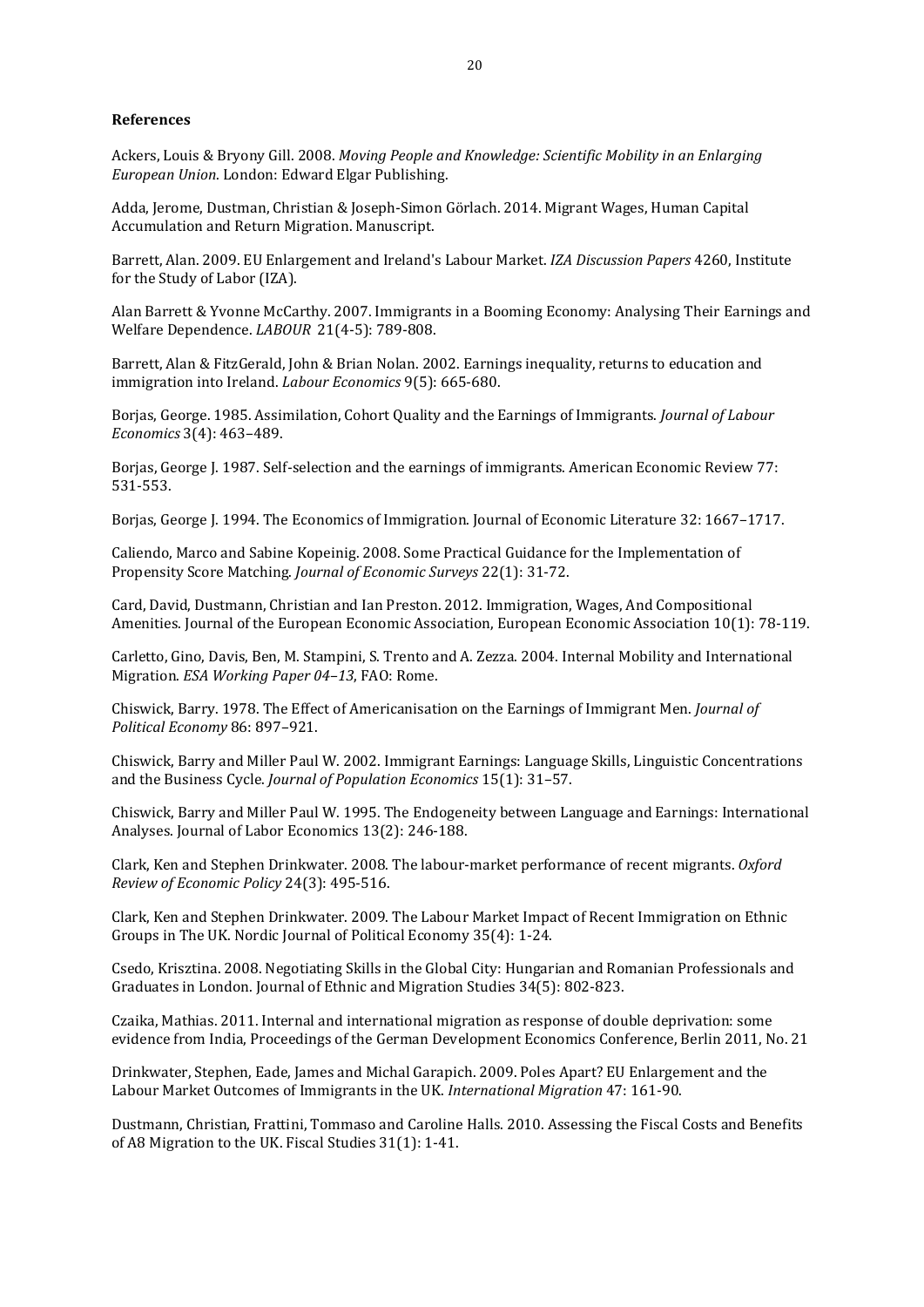Dustmann, Christian and Francesca Fabbri. 2003. Language Proficiency and the Labour Market Performance of Immigrants in the UK. *Economic Journal* 113(489): 695–717.

Dustmann, Christian, Glitz, Albrecht and Thorsten Vogel. 2010. Employment, wages, and the economic cycle: Differences between immigrants and natives. *European Economic Review* 54(1): 1-17.

Dustmann, Christian, Frattini, Tommaso and Ian P. Preston. 2013. The Effect of Immigration along the Distribution of Wages. *Review of Economic Studies* 80(1): 145-173.

Dustmann, Christian. 2000. Temporary Migration and Economic Assimilation. *IZA Discussion Paper 186.*

Fischer, Peter, Martin, Rainer and Thomas Straubhaar. 1997. Should I Stay or Should I Go?, in: Hammar, Tomas, Brochmann, Grete, Tamas, Kristof and Thomas Faist (eds.) International Migration, Immobility and Development. Multidisciplinary Perspectives. Oxford / New York: Berg, pp. 49-90.

Grabowska, Izabela and Marek Okolski. 2009. *Migracja ostatnia?* Warsaw: Scholar.

GUS. 2014. Informacja o rozmiarach i kierunkach emigracji z Polski w latach 2004–2013 (notatka informacyjna). Warsaw: GUS.

Hansen, Jorgen and Magnus Lofstrom. 2003. Immigrant Assimilation and Welfare Participation: Do Immigrants Assimilate Into or Out of Welfare? The Journal of Human Resources 38(1): 74-98.

Harris, John R. and Michael P. Todaro. 1970. Migration, Unemployment, and Development: A Two-Sector Analysis. *American Economic Review* 60: 126–42.

Hatton, Timothy J. Jeffrey G. Williamson, Jeffrey. 2002. What Fundamentals Drive World Migration? *CEPR Discussion Papers 3559*.

Heckman, James J., Ichimura, Hidehiko and Petra Todd. 1998. Matching As An Econometric Evaluation Estimator. *Review of Economic Studies* 65: 261-294.

Jaźwińska, Ewa and Marek Okólski (Eds). 2001. Ludzie na huśtawce. Migracje między peryferiami Polski i Zachodu. Warsaw: Scholar.

Kaczmarczyk, Pawel. 2005. *Migracje zarobkowe Polaków w dobie przemian.* Warsaw: Wydawnictwa Uniwersytetu Warszawskiego.

Kaczmarczyk, Pawel. 2011. Polen in Bewegung – Migration nach dem EU-Beitritt. *Osteuropa* 61(2011): 175-188.

Kaczmarczyk, Pawel. 2013. Central and Eastern European migration, post-World War II to present. In: Ness, Emmanuel (Ed.) *The Encyclopedia of Global Human Migration.* New York: Wiley.

Kaczmarczyk, Pawel and Marek Okólski. 2008. Demographic and economic impacts of Migration on Poland. *Oxford Review of Economic Policy* 24(3), 600–625.

McDonald James T. and Christopher Worswick. 1998. The Earnings of Immigrant Men in Canada: Job Tenure, Cohort and Macroeconomic Conditions. *Industrial and Labor Relations Review* 51(3): 465–482.

Mundell, Robert. 1957. International Trade and Factor Mobility. *American Economic Review* 47(3): 321- 335.

OECD. 2007. *International Migration Outlook 2007*. Paris: OECD.

Okólski, Marek & John Salt. 2014. Polish emigration to the UK after 2014: Why did so many come? Central and Eastern European Migration Review 3(2): 11-37.Özden, Caglar. 2006. Educated Migrants: Is There Brain Waste?. In: Özden, Caglar and Maurice Schiff (eds). *International Migration, Remittances and the Brain Drain.* Washington: The World Bank and Palgrave Macmillan.

Piore, Michael. 1980. *Birds of Passage: Migrant Labor and Industrial Societies*. Cambridge: Cambrdige University Press.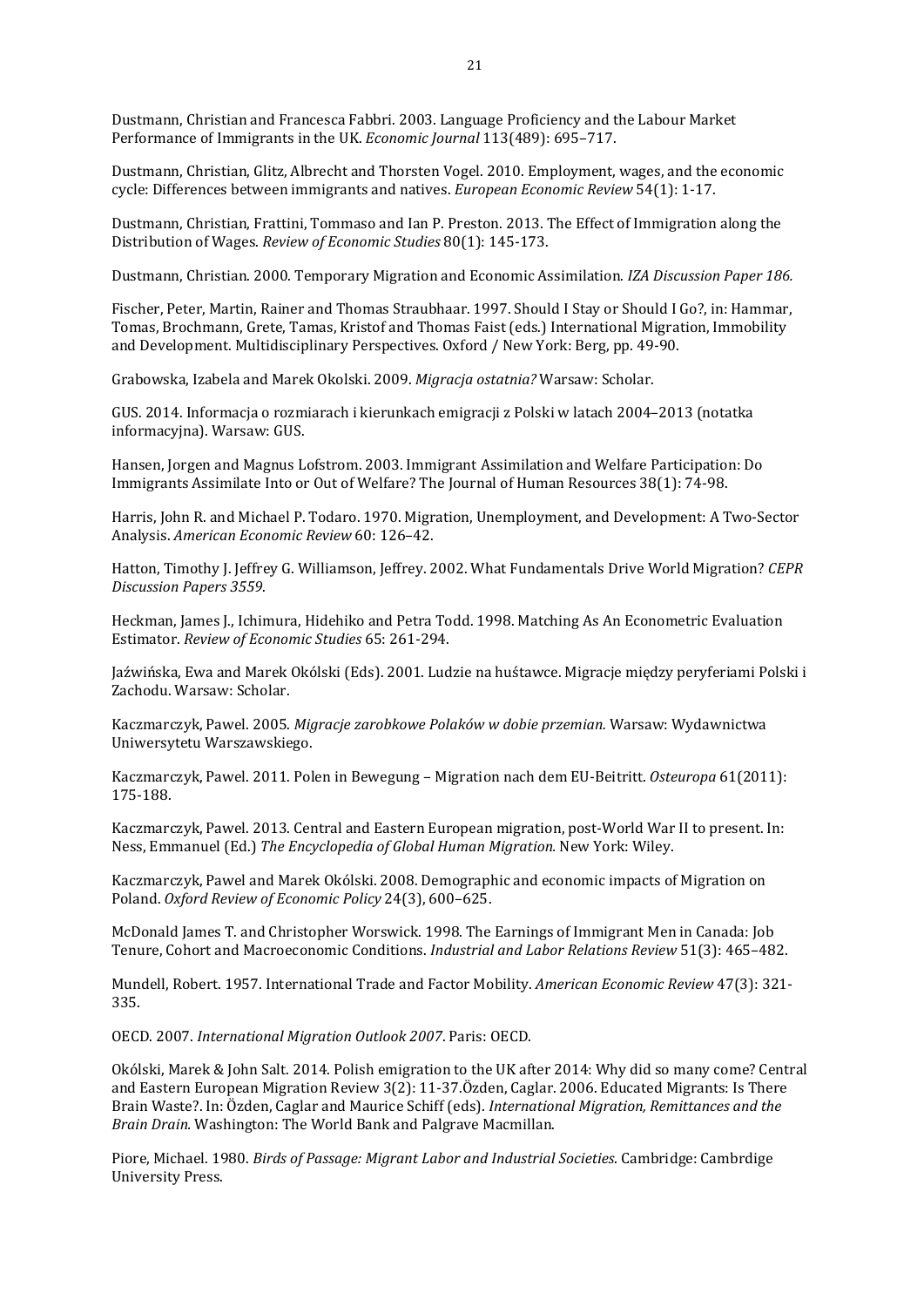Portes, Alejandro and Robert L. Bach. 1980. Immigrant Earnings: Determinants of Economic Attainment among Cuban and Mexican Immigrants in the United States. *International Migration Review* 14: 315-341.

Quinn, Michael. 2006. Relative deprivation, wage differentials and Mexican migration. *Review of Development Economics* 10: 135–53.

Rivera-Batiz, Francisco L. 2007. How Do Migrants from Latin America and the Caribbean Fare in the US Labour Market? *The World Economy* 30(9): 1399-1429.

Rivera-Batiz, F. L. 1990. English language proficiency and the economic progress of immigrants. Economic Letters: 34: 295–300.

Rosenbaum, Paul R. and Donald B. Rubin. 1983. The Central Role of the Propensity Score in Observational Studies for Causal Effects. *Biometrika* 70(1): 41-55.

Samuelson, Paul. 1948. International Trade and the Equalisation of Factor Prices, *Economic Journal* 58: 163-184.

Shields, Michael A. and Stephen Wheatley Price, S. 2002. The English language fluency and occupational success of ethnic minority immigrant men living in English metropolitan areas. Journal of Population Economics: 15: 137–136.

Shields, Michael A. and Stephen Wheatley Price, S. 1998. The Earnings of Male Immigrants in England: Evidence from the Quarterly LFS. *Applied Economics* 30: 1157–1168.

Sjaastad, Larry A. 1962. The Costs and Returns of Human Migration. *The Journal of Political Economy*  70(5): 80-93.

Stark, Oded and Simon Fan. 2011. Why would some migrants choose to engage in degrading work? *Discussion Papers 101648*, University of Bonn, Center for Development Research (ZEF).

Stark, Oded and Wang You Qiang. 2000. A Theory of Migration as a Response to Relative Deprivation. *German Economic Review* 1(2): 131-143.

Stark, Oded Nancy H. Chau. 1998. Human Capital Formation, Asymmetric Information, and the Dynamics of International Migration. *Economics Series 52*, Institute for Advanced Studies.

Stark, Oded and Edward J. Taylor. 1991a. Relative deprivation and migration : theory, evidence, and policy implications. *Policy Research Working Paper Series 656*, The World Bank.

Stark, Oded and Edward J. Taylor. 1991b. Migration Incentives, Migration Types: The Role of Relative Deprivation. *Economic Journal* 101(408): 1163-78.

Stark, Oded and Edward J. Taylor. 1989. Relative deprivation and international migration. *Demography* 26(1): 1-14.

Stark, Oded and Yitzhaki, Shlomo. 1988. Labour Migration as a Response to Relative Deprivation. Journal of Population Economics 1.

Stark, Oded and David E. Bloom. 1985. The New Economics of Labor Migration. *American Economic Review* 75(2): 173-178.

Stark, Oded. 1984. Rural to Urban Migration in LDCs: A Relative Deprivation Approach. *Economic Development and Cultural Change* 32: 475–86.

Stola, Dariusz. 2010. *Kraj bez wyjścia?* Warsaw: IPN.

Strzelecki, Paweł and Wyszynski, Robert. 2011. Potential implications of labour market opening in Germany and Austria on emigration from Poland. *MPRA Paper 32586*, University Library of Munich, Germany.